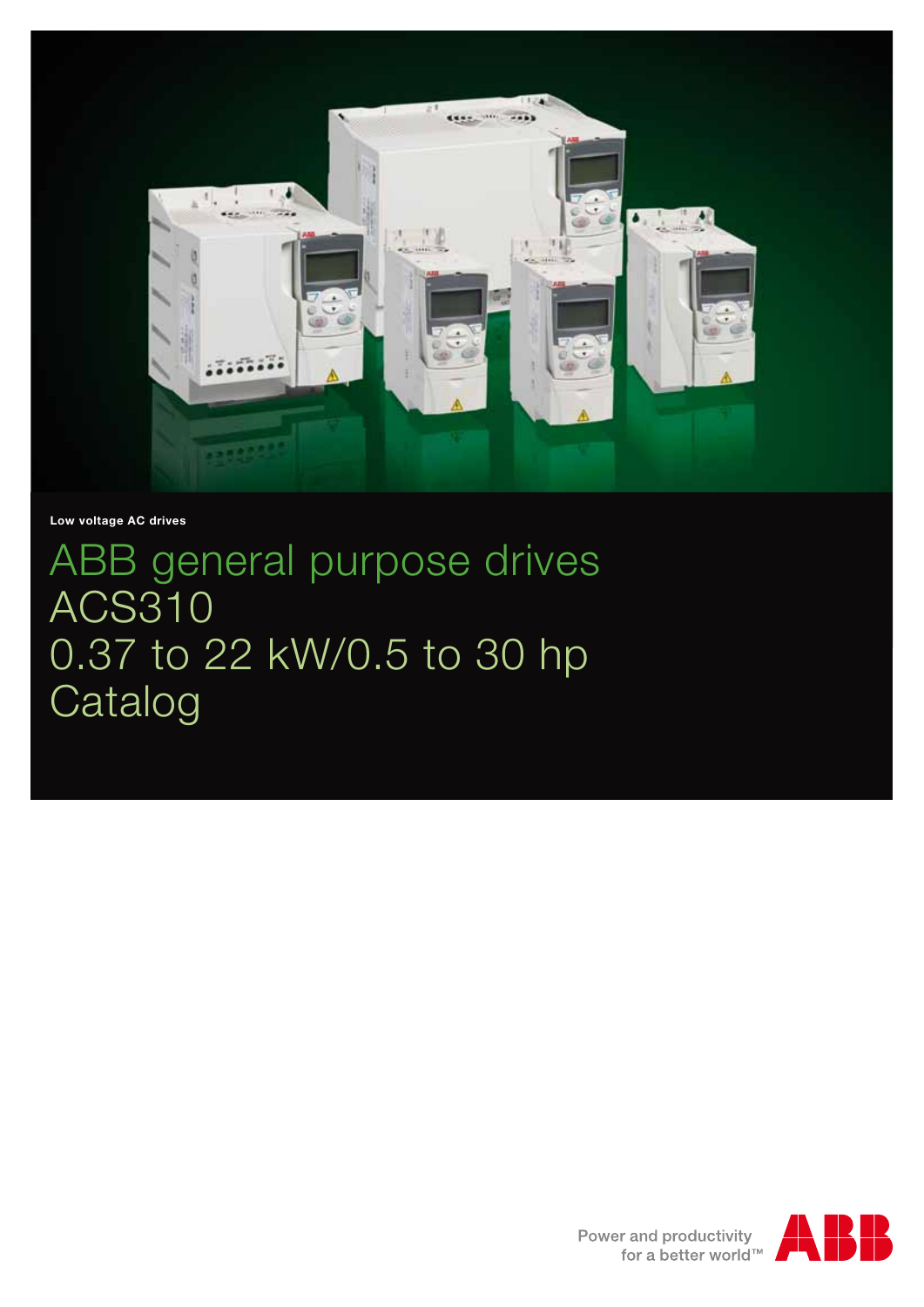# Selecting and ordering your drive

Build up your own ordering code using the type designation key below or contact your local ABB drives sales office and let them know what you want. Use page 3 as a reference section for more information.

| Type designation: | <b>ACS310</b> | $\overline{\phantom{a}}$ | <b>XXE</b> | $\sim$ | <b>XXXX</b> | $\overline{\phantom{a}}$ | $\overline{2}$ | ÷ | <b>XXXX</b> |
|-------------------|---------------|--------------------------|------------|--------|-------------|--------------------------|----------------|---|-------------|
|                   |               |                          |            |        |             |                          |                |   |             |
| Product series    |               |                          |            |        |             |                          |                |   |             |
| Ratings and types |               |                          |            |        |             |                          |                |   |             |
| Voltages          |               |                          |            |        |             |                          |                |   |             |
| Constructions     |               |                          |            |        |             |                          |                |   |             |
| Dimensions        |               |                          |            |        |             |                          |                |   |             |
| Options           |               |                          |            |        |             |                          |                |   |             |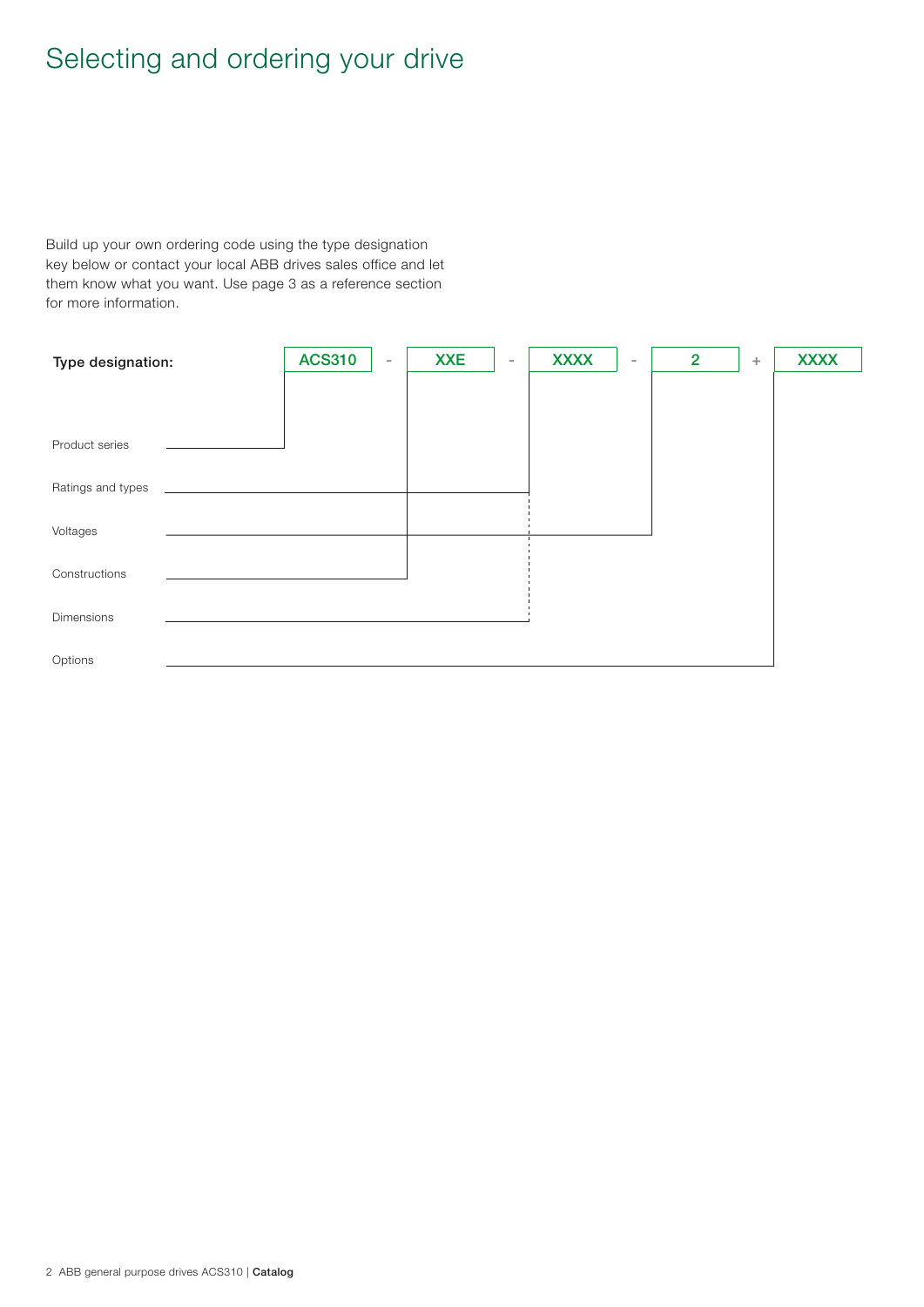# **Contents** ABB general purpose drives, ACS310

| Introduction to ACS310, AC drives for pump and fan applications | $\overline{4}$ |
|-----------------------------------------------------------------|----------------|
| Typical applications                                            | 5              |
|                                                                 |                |
| Main features                                                   | 6              |
| Features, advantages and benefits                               | 6              |
| Ratings and types                                               | $\overline{7}$ |
| Type designation                                                | 7              |
| Voltages                                                        | $\overline{7}$ |
| Construction                                                    | 7              |
| <b>Technical data</b>                                           | 8              |
|                                                                 |                |
| Dimensions and weights                                          | $\hbox{9}$     |
| Cabinet-mounted drives (IP20 UL Open)                           | 9              |
| Wall-mounted drives (NEMA 1/UL Type 1)                          | 9              |
| Cooling and fuses                                               | 10             |
|                                                                 |                |
| Control connections                                             | 11             |
| Application macros                                              | 11             |
| Options                                                         | 12             |
| How to select options                                           | 12             |
| User interfaces                                                 | 13             |
| Protection and installation                                     | 13             |
| Serial communication                                            | 14             |
| Extension module                                                | 14             |
| DriveWindow Light                                               | 15             |
| FlashDrop tool                                                  | 16             |
| Input and output chokes                                         | 17             |
| <b>EMC</b> filters                                              | 18             |
| Low leakage current filters                                     | 18             |
| <b>Services</b>                                                 | 19             |
|                                                                 |                |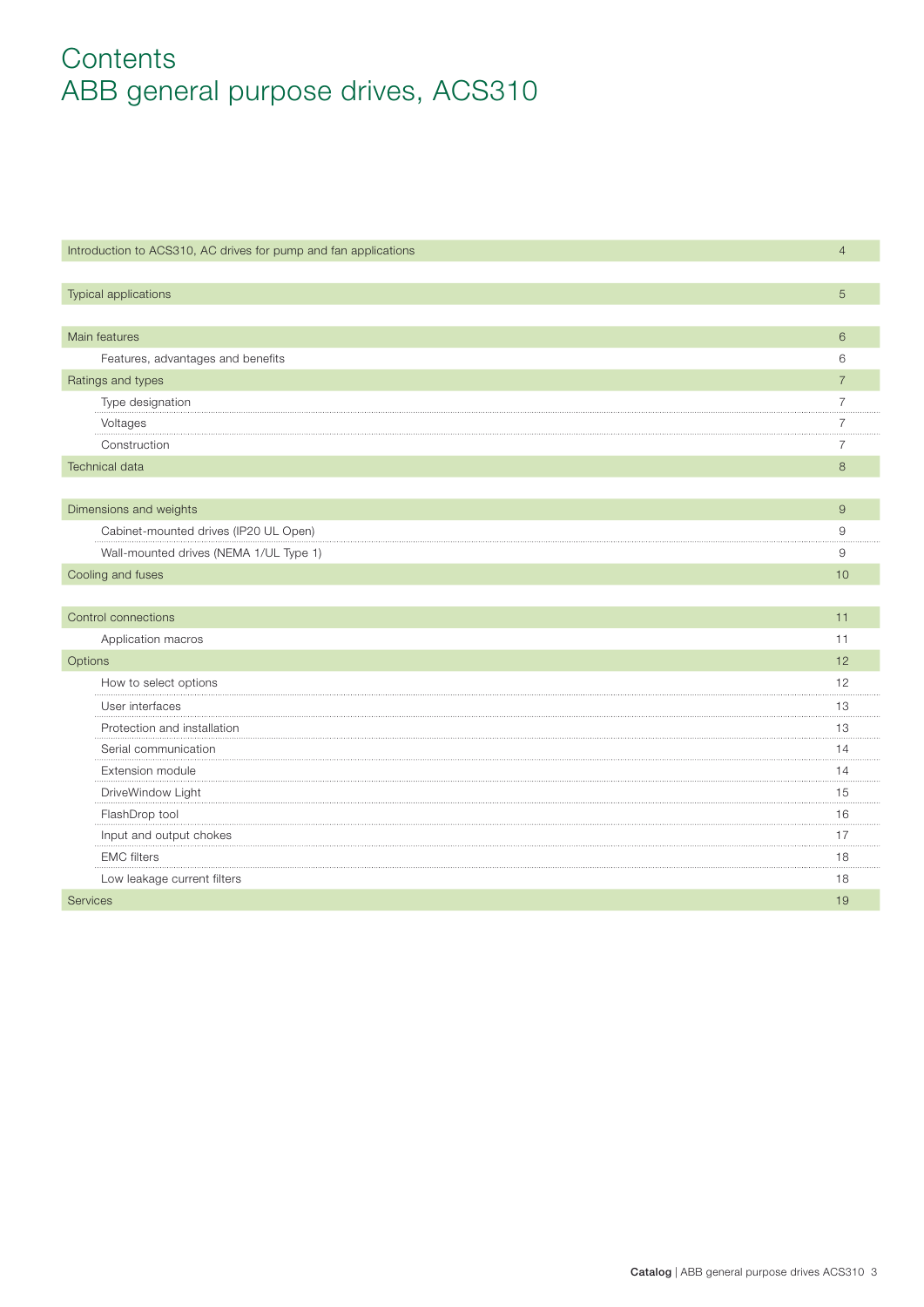## Introduction to ACS310 AC drives for pump and fan applications



ABB general purpose drives, ACS310, are dedicated to variable torque applications such as booster pumps and centrifugal fans.

The drive's dedicated pump and fan features lower operating costs, boost energy efficiency and reduce  $CO<sub>2</sub>$  emissions. Included among these features are built-in PID controllers and PFC (pump and fan control) that varies the drive's performance in response to changes in pressure, flow or other external data.

Among the pre-programmed protection functions is pump cleaning. This prevents pump and pipes clogging by initiating a sequence of forward and reverse runs of the pump to clean the impeller.

Within pumping applications, energy savings up to 50 percent can be achieved compared to direct-on-line motor-driven systems that use mechanical flow control methods. The ABB general purpose drives provide built-in features for efficient energy management. Energy savings can be easily monitored using the built-in counters that display energy savings in kilowatt hours and saved carbon dioxide emissions. The savings can also be displayed in local currencies.

The compact design and uniform dimensions make cabinet mounting of the drive straightforward, thereby providing a speedy and space saving installation. The ACS310 drives have an embedded Modbus interface for system monitoring that saves the cost of external fileldbus devices and enables to integrate the drives easily with PLC. When combined with preprogrammed application macros, an intuitive user interface and several assistant screens, installation time is further reduced while speeding up parameter setting and drive commissioning.

The ACS310 drives meet the needs of logistical and technical distributors as well as the requirements of end users with pumping and ventilation applications. The drives are supported by one of the most extensive global sales and service networks with presence in over 100 countries.

## **Highlights**

- − Powerful set of pump and fan features
- − Boosted energy efficiency
- Tailored for cabinet installations
- − Clever drive commissioning assistants and convenient user interface
- − Worldwide availability and service

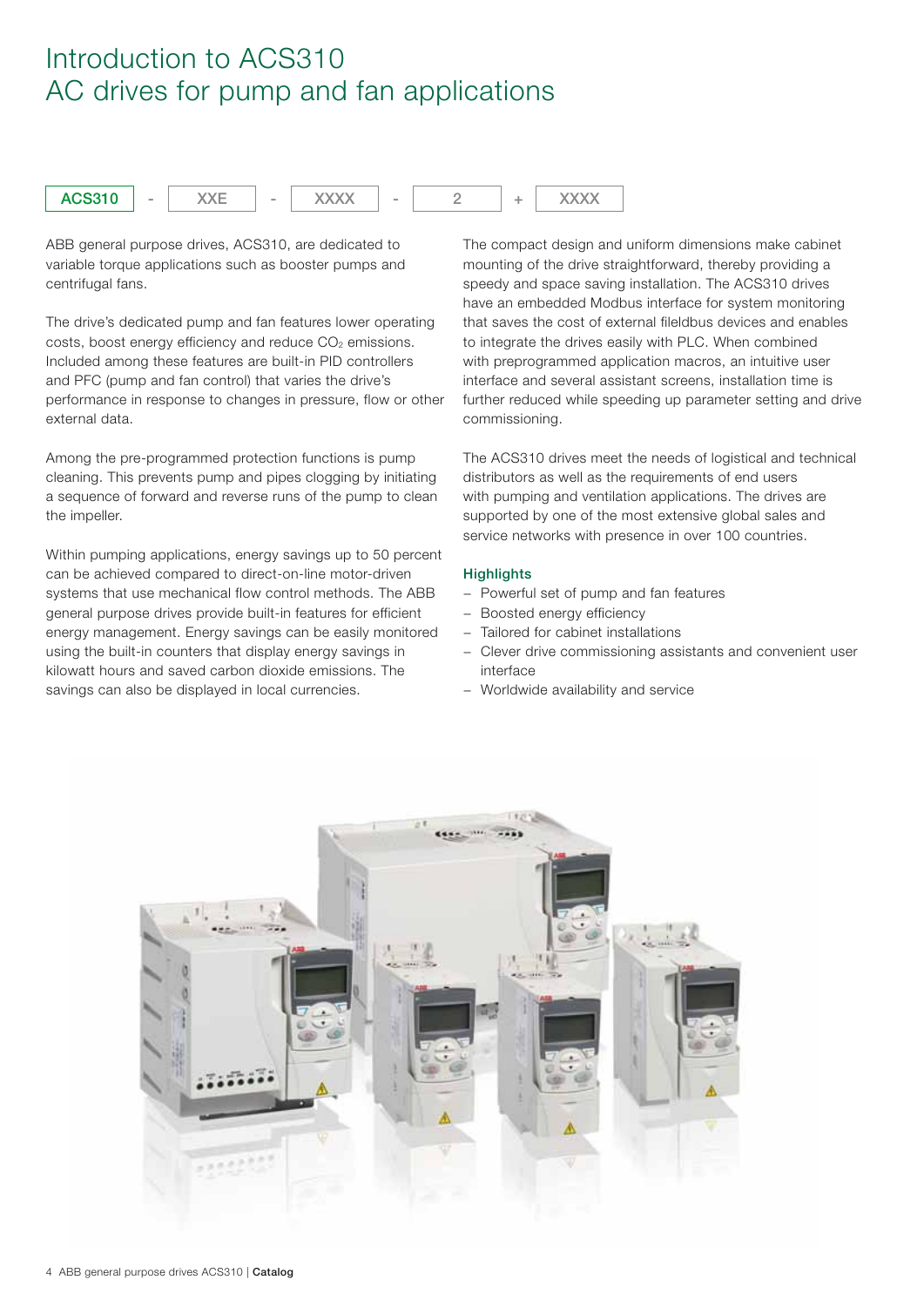## Typical applications

The ACS310 drive is specifically designed to meet the variable torque loads demanded by centrifugal fans and pumps. The result is maximum application uptime, reduced maintenance cost and higher energy savings.

**A booster pump system** is designed to boost supplied water pressure to a predetermined level in water and wastewater plants. The ACS310 drive features pump and fan control (PFC) for use where several parallel pumps are operated together and the required flow rate is variable.

PID control is available to allow the process to accurately maintain a pressure setpoint by adjusting the control outputs, thus allowing for precise control within difficult processes. A sleep & boost function detects slow rotation and runs the pump to boost pressure prior to shutdown. The pressure is continuously monitored and pumping restarts when the pressure falls below the minimum level.

**Irrigation systems**, whether agricultural, horticultural or those used on golf courses, have a common demand for a reliable and efficient flow of water.

The built-in real-time clock provides true time and date stamps that control the start and stop times of watering based on the daily demand profile.

Soft pipe filling provides a pump with soft-start, enabling a smooth build-up of flow in pipes while increasing the life time of the pipe work and pumping system.

**Level control** is used to adjust the filling or emptying of storage tanks. Storage tanks may be located within processes such as pulp and paper for supplying process fluids like wastewater. The drive has signal supervision for level control and a pipe cleaning feature, thereby preventing solids from building up on pumps impellers or the tank walls.

Storage tanks are often mounted in narrow locations, with limited space for components like AC drives. The compact size and various mounting methods of the ACS310 drives enables easy installation and space savings in new installations and retrofits.

**Wood drying kilns´** have a high demand for powerful and efficient ventilation to dry out the wood. In wood kilns centrifugal fans and AC drives are used to control the air flow demand. To increase the kilns´ capacity, multiple fans may be controlled via one drive by using the pump and fan control (PFC) feature. At the start of the drying process, the relative humidity is high thus there is a demand for higher air flow rates. As the wood dries out the auxiliary fans may shut-down, thereby saving energy and reducing maintenance.

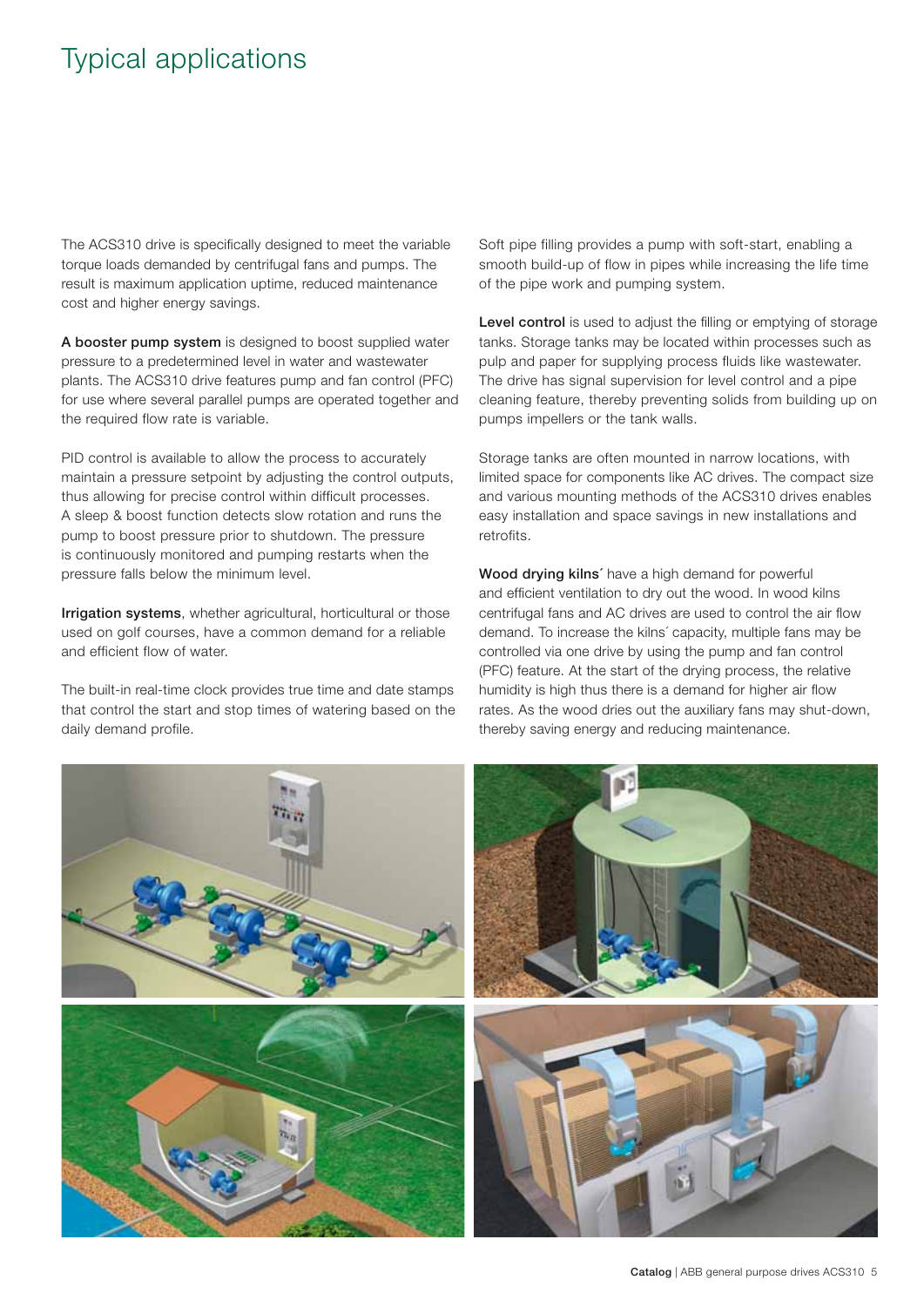## Main features

| <b>ACS310</b>              | <b>XXE</b><br><b>XXXX</b><br>2<br>÷                                 | <b>XXXX</b>                                              |
|----------------------------|---------------------------------------------------------------------|----------------------------------------------------------|
|                            |                                                                     |                                                          |
| <b>Feature</b>             | Advantage                                                           | <b>Benefit</b>                                           |
| Pump and fan control       | One drive controls several pumps or fans and eliminates the         | Saves cost of additional drives and external PLC.        |
| (PFC) feature to control   | need for an external programmable logic controller.                 |                                                          |
| pumps and fans in parallel | Reduces motor stress and increases lifetime when auxiliary          | Longer life for pump or fan systems while reducing       |
|                            | motors are driven according to the needed pump/fan capacity.        | maintenance time and costs.                              |
|                            | Interlock function enables one motor to be disengaged from the      | Maintenance can be carried out safely without stopping   |
|                            | mains supply while others continue operating in parallel.           | the process.                                             |
| Soft pump and fan control  | Reduces unwanted pressure peaks in pumps and pipelines              | Reduces maintenance costs.                               |
| feature (SPFC)             | when an auxiliary motor is started.                                 | Longer life for pump or fan systems.                     |
|                            | Reduces inrush current to the power network while connecting        | Smoother processes.                                      |
|                            | new auxiliary motors.                                               |                                                          |
| Pump protection functions  | Integrated protection and control with preprogrammed features       | Reduces maintenance costs.                               |
|                            | like pipe cleaning, pipefill, inlet/outlet pressure supervision and | Longer life and reliable operation of pump systems.      |
|                            | detection of under or over load for preventive maintenance.         |                                                          |
|                            | Improves process control and system reliability. Integrates         |                                                          |
|                            | system protection.                                                  |                                                          |
|                            | Smoother processes: improved and optimized system. Longer           |                                                          |
|                            | life for pump and fan systems, reduced maintenance costs.           |                                                          |
| <b>PID</b> controllers     | Varies the drive's performance according to the need of the         | Enhances production output, stability and accuracy.      |
|                            | application.                                                        |                                                          |
| <b>Embedded Modbus</b>     | No need for external fieldbus options.                              | Saves costs of external fieldbus devices.                |
| EIA-485 fieldbus interface | Integrated and compact design.                                      | Increases reliability.                                   |
| On/off cooling fan control | Cooling fan rotates only when the drive is running, thereby         | Silent operation.                                        |
|                            | cooling only when needed.                                           | Improves drive's energy efficiency.                      |
| Software controlled phase  | Fast and easy way to change the phase order of the motor            | Time savings as there is no need to change the output    |
| inversion                  | rotation.                                                           | cable order manually.                                    |
| Short parameter menu view  | Only the most needed drive parameters are shown on the              | Time savings as the user quickly sees the most           |
|                            | drive's parameter view. Complete parameter view can be              | important parameters.                                    |
|                            | changed by setting one parameter.                                   | Fast commissioning of the drive.                         |
| Energy optimizer           | Improved motor efficiency with intelligent drive control method,    | Boosts energy efficiency due to lower motor currents.    |
|                            | especially while operating on partial centrifugal loads.            | Reduces audible noise from the motor.                    |
| Energy efficiency counters | Several counters to illustrate saved energy (kWh), carbon-          | Shows direct impact on energy bill and helps control     |
|                            | dioxide emissions $(CO2)$ and cost in local currency.               | operational expenditure (OPEX).                          |
| Full output current at     | The drive can be operated in ambient temperatures up to             | Optimized drive dimensioning for wide temperature        |
| 50 °C ambient              | 50 °C without derating the output current.                          | ranges.                                                  |
| Load analyzer              | Load analyzer saves process data, such as current and               | Optimized dimensioning of the drive, motor and           |
|                            | torque values, which can be used to analyze the process and         | process.                                                 |
|                            | dimensioning of the drive and motor.                                |                                                          |
| Compact size and flexible  | The high power-to-size ratio of the drive facilitates efficient     | Space savings.                                           |
| mounting options           | cabinet space usage.                                                |                                                          |
|                            | Optimum installation layout.                                        |                                                          |
|                            | Flexible installation with screw or DIN rail mounting.              |                                                          |
|                            | Drive can be installed sideways or side-by-side.                    |                                                          |
| User interfaces            | Assistant control panel with clear alphanumerical dynamic           | Different control panels available according to          |
|                            | menus, real time clock and 14 languages. Basic panel with           | functionality needs.                                     |
|                            | numerical display.                                                  |                                                          |
| Maintenance assistant      | Monitors consumed energy (kWh), running hours or motor              | Assists in preventive maintenance of the drive, motor or |
|                            | rotation.                                                           | run application.                                         |
| Commissioning assistants   | Easy setup of parameters for PID controllers, real-time clock,      | Time savings with reduced need to set the parameters     |
|                            | serial communication, drive optimizer and drive startup.            | manually.                                                |
|                            |                                                                     | Ensures all required parameters are set.                 |
| Drive protection           | Motor output and I/O protected against wiring faults.               | Latest solution to protect the drive and offer trouble   |
|                            | Protection against unstable supply networks.                        | free use and the highest quality.                        |
|                            | Coated boards as standard.                                          |                                                          |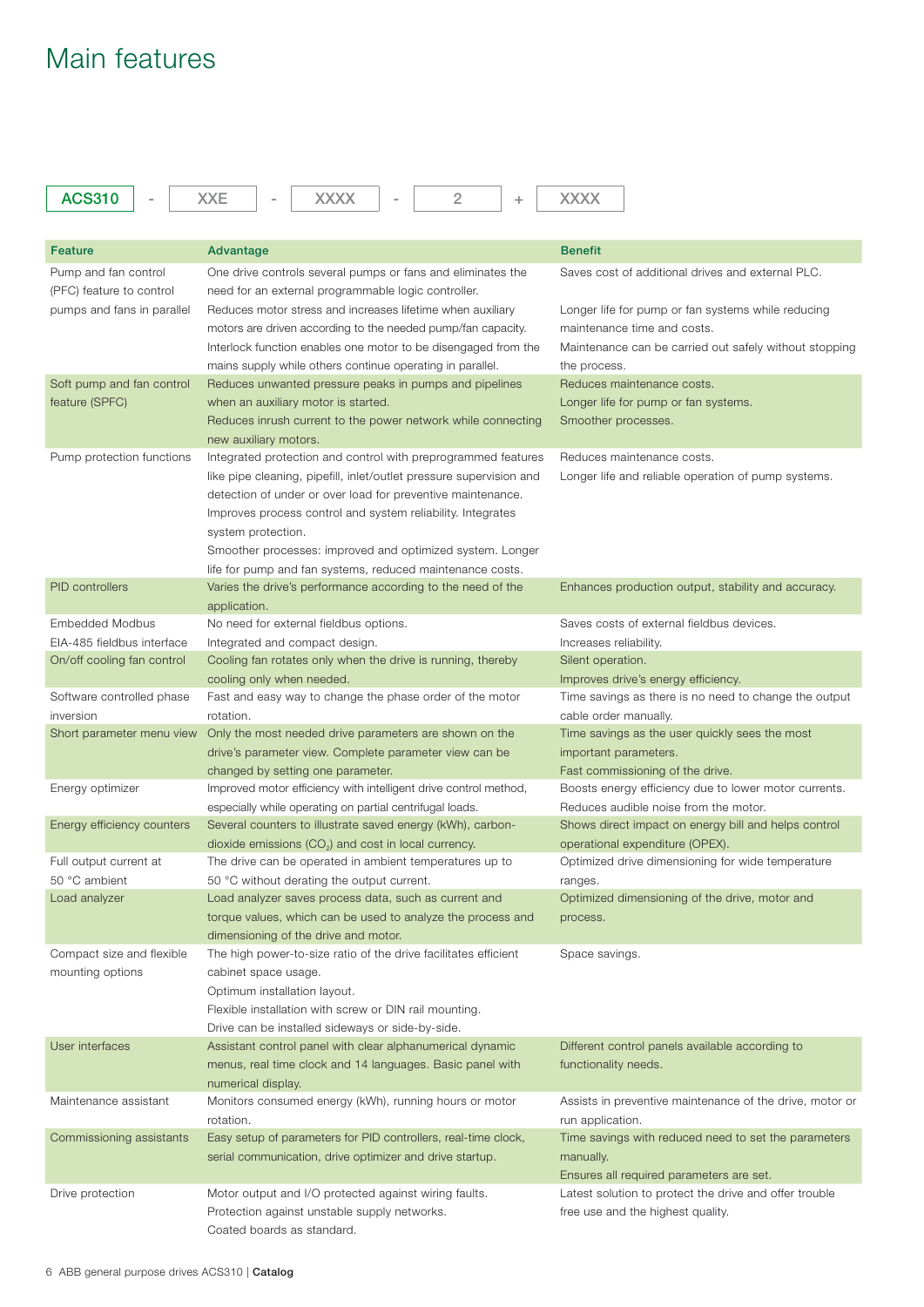## Ratings and types



## **Type designation**

This is the unique reference number (shown above and in column 5. left) that clearly identifies the drive by power rating and frame size. Once the drive's type designation has been selected, the frame size (column 6) can be used to determine the drive dimensions, shown on page 9.

### **Voltages**

ACS310 is available in two voltage ranges:

- $2 = 200$  to 240 V
- $4 = 380$  to 480 V

Insert either "2" or "4", depending on your chosen voltage, into the type designation shown above.

| <b>Ratings</b>            |         | <b>Type designation</b>         | <b>Frame</b>   |                   |                |
|---------------------------|---------|---------------------------------|----------------|-------------------|----------------|
| $\mathsf{P}_{\mathsf{N}}$ | $P_{N}$ | 1)<br>$I_{2N}$                  | 2)<br>$I_{LD}$ |                   | size           |
| kW                        | hp      | A                               | A              |                   |                |
|                           |         | 1-phase AC supply, 200 to 240 V |                |                   |                |
| 0.37                      | 0.5     | 2.4                             | 2.3            | ACS310-01X-02A4-2 | R <sub>0</sub> |
| 0.75                      | 1.0     | 4.7                             | 4.5            | ACS310-01X-04A7-2 | R1             |
| 1.1                       | 1.5     | 6.7                             | 6.5            | ACS310-01X-06A7-2 | R <sub>1</sub> |
| 1.5                       | 2.0     | 7.5                             | 7.2            | ACS310-01x-07A5-2 | R <sub>2</sub> |
| 2.2                       | 3.0     | 9.8                             | 9.4            | ACS310-01x-09A8-2 | R <sub>2</sub> |
|                           |         | 3-phase AC supply, 200 to 240 V |                |                   |                |
| 0.37                      | 0.5     | 2.6                             | 2.4            | ACS310-03X-02A6-2 | R <sub>0</sub> |
| 0.55                      | 0.75    | 3.9                             | 3.5            | ACS310-03X-03A9-2 | R <sub>0</sub> |
| 0.75                      | 1.0     | 5.2                             | 4.7            | ACS310-03X-05A2-2 | R1             |
| 1.1                       | 1.5     | 7.4                             | 6.7            | ACS310-03X-07A4-2 | R1             |
| 1.5                       | 2.0     | 8.3                             | 7.5            | ACS310-03X-08A3-2 | R1             |
| 2.2                       | 3.0     | 10.8                            | 9.8            | ACS310-03X-10A8-2 | R <sub>2</sub> |
| 3.0                       | 4.0     | 14.6                            | 13.3           | ACS310-03X-14A6-2 | R <sub>2</sub> |
| 4.0                       | 5.0     | 19.4                            | 17.6           | ACS310-03X-19A4-2 | R <sub>2</sub> |
| 5.5                       | 7.5     | 26.8                            | 24.4           | ACS310-03X-26A8-2 | R <sub>3</sub> |
| 7.5                       | 10.0    | 34.1                            | 31.0           | ACS310-03X-34A1-2 | R4             |
| 11.0                      | 15.0    | 50.8                            | 46.2           | ACS310-03X-50A8-2 | R <sub>4</sub> |
|                           |         | 3-phase AC supply, 380 to 480 V |                |                   |                |
| 0.37                      | 0.5     | 1.3                             | 1.2            | ACS310-03X-01A3-4 | R <sub>0</sub> |
| 0.55                      | 0.75    | 2.1                             | 1.9            | ACS310-03X-02A1-4 | R <sub>0</sub> |
| 0.75                      | 1.0     | 2.6                             | 2.4            | ACS310-03X-02A6-4 | R <sub>1</sub> |
| 1.1                       | 1.5     | 3.6                             | 3.3            | ACS310-03X-03A6-4 | R <sub>1</sub> |
| 1.5                       | 2.0     | 4.5                             | 4.1            | ACS310-03X-04A5-4 | R1             |
| 2.2                       | 3.0     | 6.2                             | 5.6            | ACS310-03X-06A2-4 | R <sub>1</sub> |
| 3.0                       | 4.0     | 8.0                             | 7.3            | ACS310-03X-08A0-4 | R1             |
| 4.0                       | 5.0     | 9.7                             | 8.8            | ACS310-03X-09A7-4 | R <sub>1</sub> |
| 5.5                       | 7.5     | 13.8                            | 12.5           | ACS310-03X-13A8-4 | R <sub>3</sub> |
| 7.5                       | 10.0    | 17.2                            | 15.6           | ACS310-03X-17A2-4 | R <sub>3</sub> |
| 11.0                      | 15.0    | 25.4                            | 23.1           | ACS310-03X-25A4-4 | R <sub>3</sub> |
| 15.0                      | 20.0    | 34.1                            | 31             | ACS310-03X-34A1-4 | R <sub>4</sub> |
| 18.5                      | 25.0    | 41.8                            | 38             | ACS310-03X-41A8-4 | R <sub>4</sub> |
| 22.0                      | 30.0    | 48.4                            | 44             | ACS310-03X-48A4-4 | R <sub>4</sub> |

## **Construction**

"XXE" within the type designation (shown above) varies depending on the drive phase and EMC filtering. Choose below the one you need.

 $01 = 1$ -phase

- **03** = 3-phase
- **E** = EMC filter connected, 50 Hz frequency
- $U =$  EMC filter disconnected, 60 Hz frequency (In case the filter is required it can easily be connected.)

X within the type code stands for E or U.

- <sup>1)</sup>  $I_{2N}$  maximum continuous output current at ambient temperature of  $+40$  °C.
- No overloadability, derating 1% for every additional 1 °C up to +50 °C. <sup>2)</sup>  $I_{\text{LD}}$  continuous output current at max ambient temperature of +50 °C.

10% overloadability for one minute every ten minutes.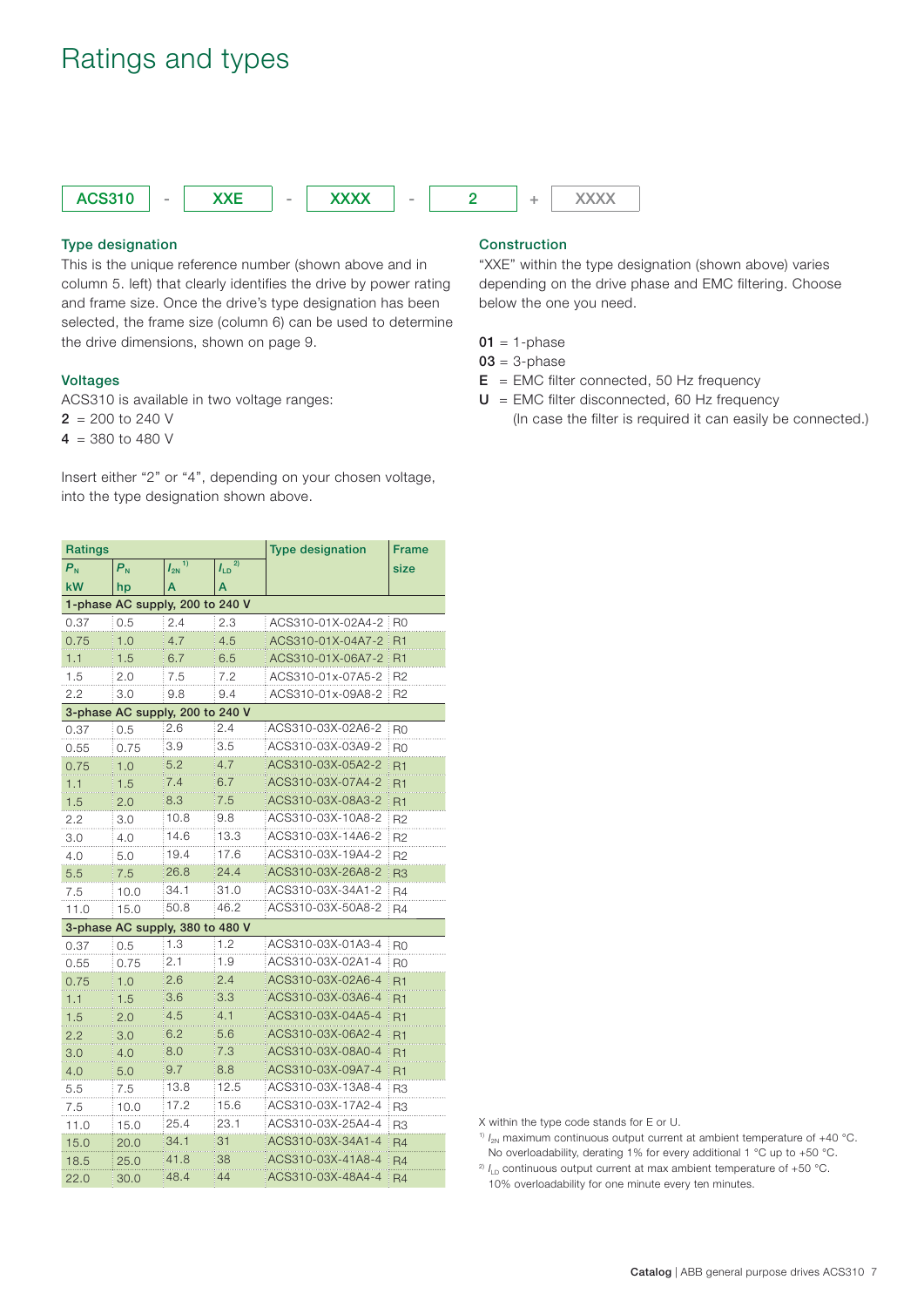## Technical data

| <b>ACS310</b>                                | <b>XXE</b><br><b>XXXX</b>                                                                                                                                                                         | 2<br><b>XXXX</b><br>÷                                                                                            |                                                                                                                                                      |  |
|----------------------------------------------|---------------------------------------------------------------------------------------------------------------------------------------------------------------------------------------------------|------------------------------------------------------------------------------------------------------------------|------------------------------------------------------------------------------------------------------------------------------------------------------|--|
|                                              |                                                                                                                                                                                                   |                                                                                                                  |                                                                                                                                                      |  |
| <b>Mains connection</b>                      |                                                                                                                                                                                                   | Programmable control connections                                                                                 |                                                                                                                                                      |  |
| Voltage and<br>power range                   | 1-phase, 200 to 240 V $\pm$ 10%<br>0.37 to 2.2 kW (0.5 to 3 hp)<br>3-phase, 200 to 240 V $\pm$ 10%<br>0.37 to 11 kW (0.5 to 15 hp)<br>3-phase, 380 to 480 V ± 10%<br>0.37 to 22 kW (0.5 to 30 hp) | Two analog inputs<br>Voltage signal<br>Unipolar<br><b>Bipolar</b><br>Current signal<br>Unipolar                  | 0 (2) to 10 V, $R_{\rm in} > 312$ k $\Omega$<br>-10 to 10 V, $R_{\text{in}} > 312 \text{ k}\Omega$<br>0 (4) to 20 mA, $R_{\text{in}} = 100 \Omega$   |  |
| Frequency                                    | 48 to 63 Hz                                                                                                                                                                                       | <b>Bipolar</b>                                                                                                   | -20 to 20 mA, $R_{\text{in}}$ = 100 Ω                                                                                                                |  |
| <b>Motor connection</b>                      |                                                                                                                                                                                                   | Resolution                                                                                                       | 0.1%                                                                                                                                                 |  |
| Voltage                                      | 3-phase, from 0 to $U_{\text{subolv}}$                                                                                                                                                            | Accuracy                                                                                                         | $±1\%$                                                                                                                                               |  |
| Frequency                                    | 0 to 500 Hz                                                                                                                                                                                       | One analog output                                                                                                | 0 (4) to 20 mA, load < 500 $\Omega$                                                                                                                  |  |
| <b>Continuous loading</b><br>capability      | $l_{\rm on}$ maximum continuous output current<br>at ambient temperature of +40 °C.<br>No overloadability, derating 1% for every<br>additional 1 °C up to 50 °C.                                  | Auxiliary voltage<br>Five digital inputs<br>Input impedance                                                      | 24 V DC ± 10%, max. 200 mA<br>12 to 24 V DC with internal or external<br>supply, PNP and NPN, pulse train<br>0 to 16 $kHz$<br>$2.4\;k\Omega$         |  |
|                                              | $I_{\text{in}}$ continuous output current at max<br>ambient temperature of +50 °C.<br>10% overloadability for one minute every<br>ten minutes.<br>At start 1.8 $\times$ $l_{\text{on}}$ for 2 s   | One relay output<br>Type<br>Maximum switching voltage<br>Maximum switching current<br>Maximum continuous current | $NO + NC$<br>250 V AC/30 V DC<br>0.5 A/30 V DC; 5 A/230 V AC<br>2 A rms                                                                              |  |
| Switching frequency<br>Default<br>Selectable | 4 kHz<br>4 to 16 kHz with 4 kHz steps                                                                                                                                                             | One digital output<br><b>Type</b><br>Maximum switching voltage                                                   | Transistor output<br>30 V DC                                                                                                                         |  |
| Acceleration time                            | 0.1 to 1800 s                                                                                                                                                                                     | Maximum switching current<br>Frequency                                                                           | 100 mA/30 V DC, short circuit<br>10 Hz to 16 kHz                                                                                                     |  |
| Deceleration time                            | 0.1 to 1800 s                                                                                                                                                                                     | Resolution                                                                                                       | 1 Hz                                                                                                                                                 |  |
| Motor control method                         | Scalar U/f                                                                                                                                                                                        | Accuracy                                                                                                         | 0.2%                                                                                                                                                 |  |
| <b>Environmental limits</b>                  |                                                                                                                                                                                                   | <b>Serial communication</b>                                                                                      |                                                                                                                                                      |  |
| Ambient temperature                          | -10 to 50 °C (14 to 122 °F), no frost<br>allowed                                                                                                                                                  | <b>Fieldbus</b><br>Cable                                                                                         | Modbus EIA-485, embedded<br>Shielded twisted pair, impedance 100 to                                                                                  |  |
| Altitude<br>Output current                   | Rated current available at 0 to 1000 m<br>(0 to 3281 ft) reduced by 1% per 100 m<br>(328 ft) over 1000 to 2000 m<br>(3281 to 6562 ft)                                                             | Termination<br>Isolation<br>Transfer rate<br>Communication type                                                  | 150 ohms<br>Daisy-chained bus, without dropout lines<br>Bus interface isolated from drive<br>1.2 to 76.8 kbit/s<br>Serial, asynchronous, half duplex |  |
| <b>Relative humidity</b>                     | Lower than 95% (without condensation)                                                                                                                                                             | Protocol                                                                                                         | Modbus                                                                                                                                               |  |
| Degree of protection                         | IP20/optional NEMA 1 enclosure                                                                                                                                                                    | <b>Chokes</b>                                                                                                    |                                                                                                                                                      |  |
| Enclosure colour                             | NCS 1502-Y, RAL 9002, PMS 420 C                                                                                                                                                                   | AC input chokes                                                                                                  | External option                                                                                                                                      |  |
| <b>Contamination levels</b>                  | IEC721-3-3<br>No conductive dust allowed                                                                                                                                                          |                                                                                                                  | For reducing THD in partial loads and to<br>comply with EN/IEC 61000-3-12                                                                            |  |
| Transportation                               | Class 1C2 (chemical gases)<br>Class 1S2 (solid particles)                                                                                                                                         | AC output chokes                                                                                                 | External option<br>To achieve longer motor cables                                                                                                    |  |
| Storage                                      | Class 2C2 (chemical gases)<br>Class 2S2 (solid particles)                                                                                                                                         |                                                                                                                  |                                                                                                                                                      |  |
| Operation                                    | Class 3C2 (chemical gases)<br>Class 3S2 (solid particles)                                                                                                                                         |                                                                                                                  |                                                                                                                                                      |  |

### **Product compliance**

Low Voltage Directive 2006/95/EC Machinery Directive 2006/42/EC EMC Directive 2004/108/EC Quality assurance system ISO 9001 Environmental system ISO 14001 UL, cUL, CE, C-Tick and GOST R approvals RoHS compliant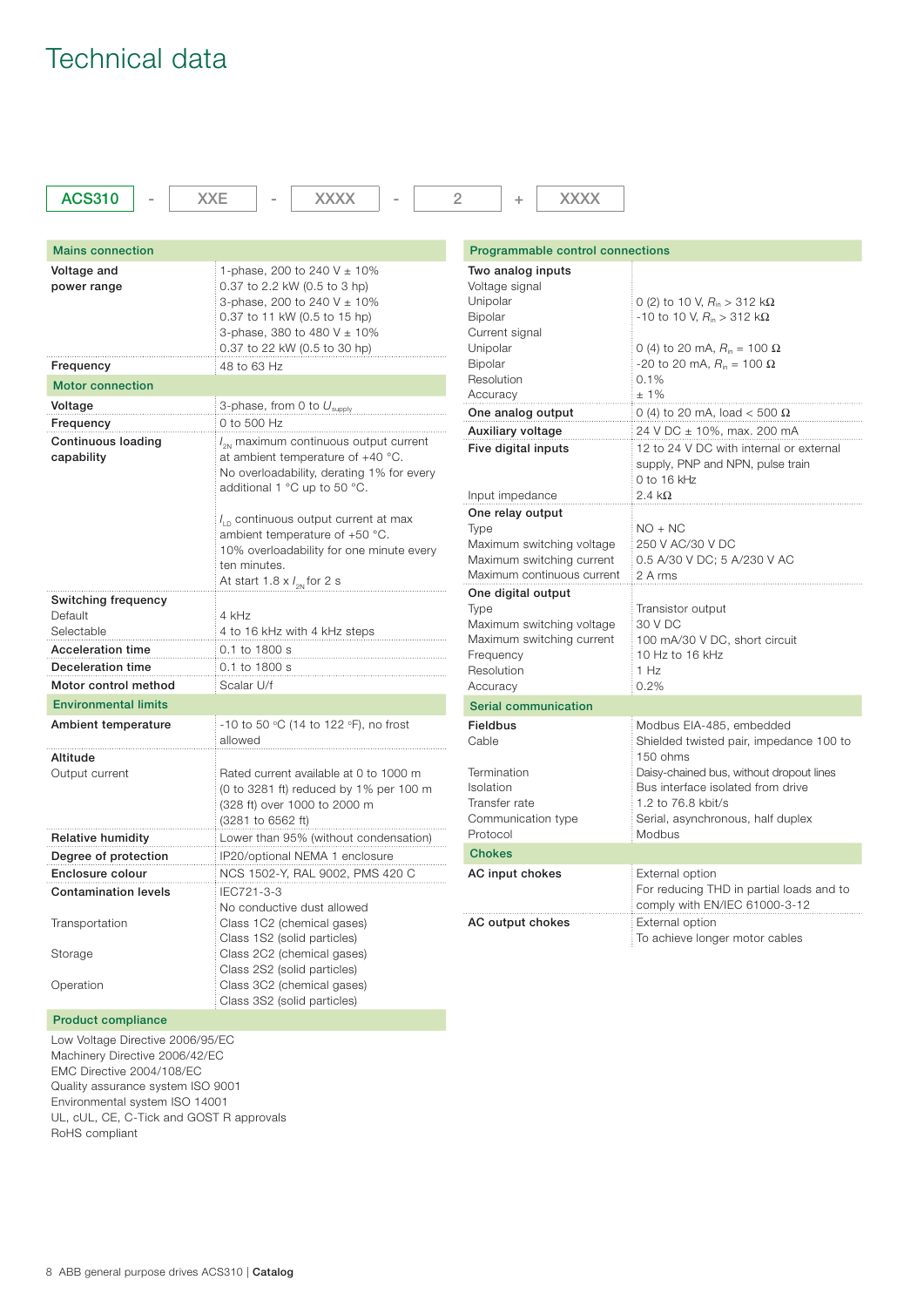# Dimensions and weights



## **Cabinet-mounted drives (IP20 UL open)**

|                | Frame size   IP20 UL open |                |                |       |       |        |  |  |
|----------------|---------------------------|----------------|----------------|-------|-------|--------|--|--|
|                | H1                        | H <sub>2</sub> | H <sub>3</sub> | W     | D     | Weight |  |  |
|                | mm                        | mm             | mm             | mm    | mm    | kg     |  |  |
| R <sub>0</sub> | 169                       | 1202           | 239            | : 70  | 161   | 1.1    |  |  |
| R1             | 169                       | 1202           | 239            | 170   | i 161 | 11.3   |  |  |
| B <sub>2</sub> | 169                       | 202            | 239            | ፡ 105 | 165   | 1.5    |  |  |
| R3             | 169                       | 202            | 236            | 169   | ⊟169  | : 2.9  |  |  |
| R <sub>4</sub> | 181                       | 1202           | : 244          | : 260 | 169   | 4.4    |  |  |

H1 = Height without fastenings and clamping plate

H2 = Height with fastenings but without clamping plate

H3 = Height with fastenings and clamping plate

H4 = Height with fastenings and NEMA 1 connection box

H5 = Height with fastenings, NEMA 1 connection box and hood

W = Width

 $D = \text{Depth}$ 

## **Wall-mounted drives (NEMA 1)**

| <b>Frame size</b> | <b>NEMA1</b> |                |     |     |        |  |  |
|-------------------|--------------|----------------|-----|-----|--------|--|--|
|                   | H4           | H <sub>5</sub> | W   | D   | Weight |  |  |
|                   | mm           | mm             | mm  | mm  | kg     |  |  |
| R <sub>0</sub>    | 257          | 280            | 170 | 169 | 1.5    |  |  |
| R1                | : 257        | 1280           | 170 | 169 | 1.7    |  |  |
| R <sub>2</sub>    | 257          | 282            | 105 | 169 | 1.9    |  |  |
| R <sub>3</sub>    | 1260         | 1299           | 169 | 177 | 3.5    |  |  |
| R <sub>4</sub>    | 270          | : 320          | 260 | 177 | 5.0    |  |  |

H4 = Height with fastenings and NEMA 1 connection box

H5 = Height with fastenings, NEMA 1 connection box and hood

 $W = W$ idth

 $D = \text{Depth}$ 



H<sub>1</sub>  $H2$  H<sub>3</sub>

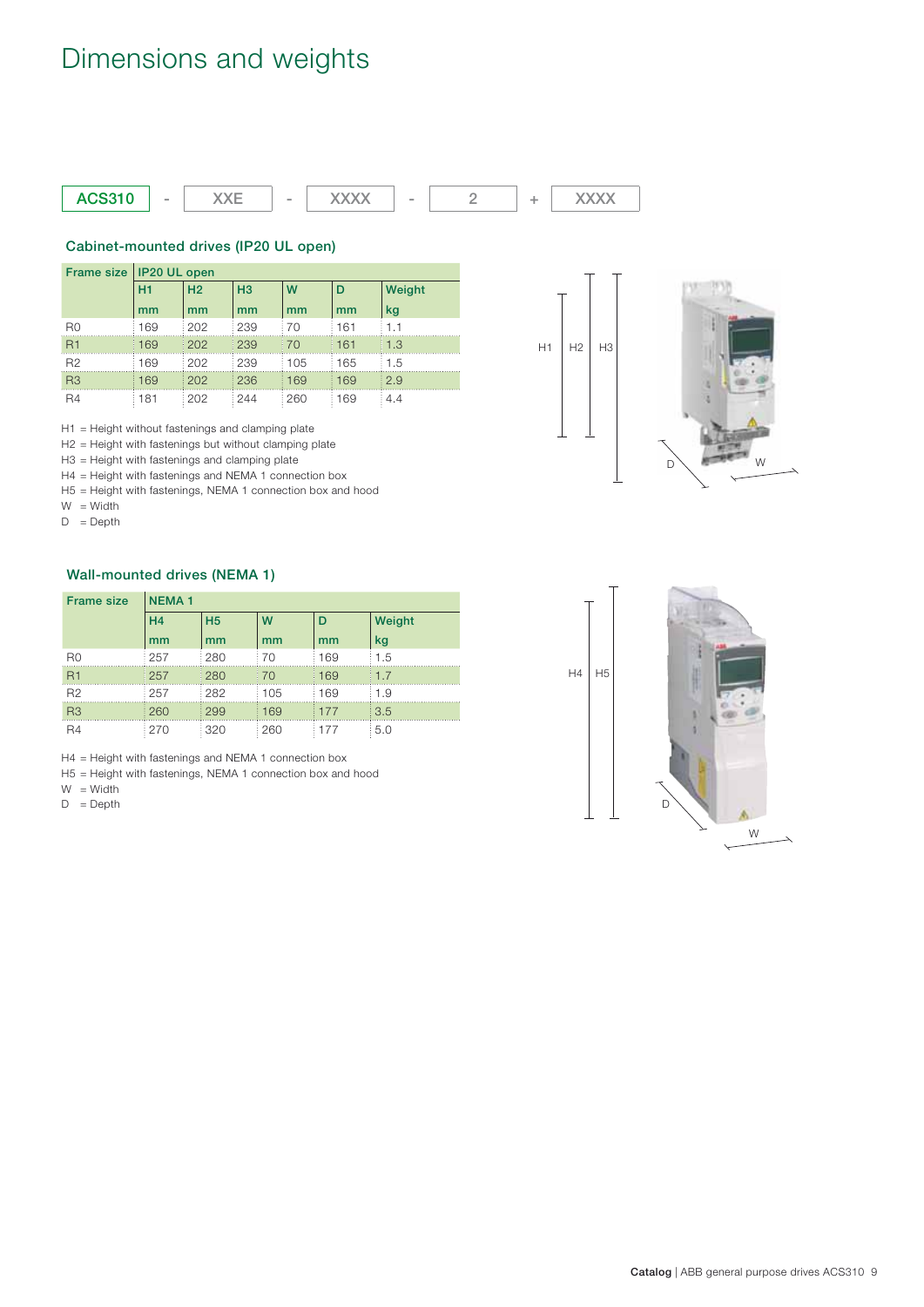## Cooling and fuses

## **Cooling**

ACS310 is fitted with cooling fans as standard. The cooling air must be free from corrosive substances and must not be above the maximum ambient temperature of 50 °C. For more specific limits see the Technical data - Environmental limits in this catalogue.

### **Cooling air flow**

| <b>Type designation</b>         | <b>Frame</b>   | <b>Heat dissipation</b> |                      | <b>Air flow</b> |                      |  |
|---------------------------------|----------------|-------------------------|----------------------|-----------------|----------------------|--|
|                                 | size           |                         |                      |                 |                      |  |
|                                 |                | [W]                     | BTU/hr <sup>1)</sup> | $m^3/h$         | ft <sup>3</sup> /min |  |
| 1-phase AC supply, 200 to 240 V |                |                         |                      |                 |                      |  |
| ACS310-01X-02A4-2               | R <sub>0</sub> | 48                      | 163                  | $-2)$           | $-2)$                |  |
| ACS310-01X-04A7-2               | R1             | 72                      | 247                  | 24              | 14                   |  |
| ACS310-01X-06A7-2               | R1             | 97                      | 333                  | 24              | 14                   |  |
| ACS310-01X-07A5-2               | R <sub>2</sub> | 101                     | 343                  | 21              | 12                   |  |
| ACS310-01X-09A8-2               | R <sub>2</sub> | 124                     | 422                  | 21              | 12                   |  |
| 3-phase AC supply, 200 to 240 V |                |                         |                      |                 |                      |  |
| ACS310-03X-02A6-2               | R <sub>0</sub> | 42                      | 142                  | $\overline{2}$  | 2)                   |  |
| ACS310-03X-03A9-2               | R0             | 54                      | 183                  | $-2)$           | $\overline{2}$       |  |
| ACS310-03X-05A2-2               | R <sub>1</sub> | 64                      | 220                  | 24              | 14                   |  |
| ACS310-03X-07A4-2               | R1             | 86                      | 295                  | 24              | 14                   |  |
| ACS310-03X-08A3-2               | R <sub>1</sub> | 88                      | 302                  | 21              | 12                   |  |
| ACS310-03X-10A8-2               | R <sub>2</sub> | 111                     | 377                  | 21              | 12                   |  |
| ACS310-03X-14A6-2               | R <sub>2</sub> | 140                     | 476                  | 52              | 31                   |  |
| ACS310-03X-19A4-2               | R <sub>2</sub> | 180                     | 613                  | 52              | 31                   |  |
| ACS310-03X-26A8-2               | R <sub>3</sub> | 285                     | 975                  | 71              | 42                   |  |
| ACS310-03X-34A1-2               | <b>R4</b>      | 328                     | 1119                 | 96              | 57                   |  |
| ACS310-03X-50A8-2               | R <sub>4</sub> | 488                     | 1666                 | 96              | 57                   |  |
| 3-phase AC supply, 380 to 480 V |                |                         |                      |                 |                      |  |
| ACS310-03X-01A3-4               | R0             | 35                      | 121                  | 2)              | 2)                   |  |
| ACS310-03X-02A1-4               | R0             | 40                      | 138                  | $\frac{1}{2}$   | $\overline{2)}$      |  |
| ACS310-03X-02A6-4               | R <sub>1</sub> | 50                      | 170                  | 13              | 8                    |  |
| ACS310-03X-03A6-4               | R <sub>1</sub> | 60                      | 204                  | 13              | 8                    |  |
| ACS310-03X-04A5-4               | R <sub>1</sub> | 69                      | 235                  | 13              | 8                    |  |
| ACS310-03X-06A2-4               | R1             | 90                      | 306                  | 19              | 11                   |  |
| ACS310-03X-08A0-4               | R1             | 107                     | 364                  | 24              | 14                   |  |
| ACS310-03X-09A7-4               | R1             | 127                     | 433                  | 24              | 14                   |  |
| ACS310-03X-13A8-4               | R <sub>3</sub> | 161                     | 551                  | 52              | 31                   |  |
| ACS310-03X-17A2-4               | R <sub>3</sub> | 204                     | 697                  | 52              | 31                   |  |
| ACS310-03X-25A4-4               | R3             | 301                     | 1029                 | 71              | 42                   |  |
| ACS310-03X-34A1-4               | R <sub>4</sub> | 408                     | 1393                 | 96              | 57                   |  |
| ACS310-03X-41A8-4               | R4             | 498                     | 1700                 | 96              | 57                   |  |
| ACS310-03X-48A4-4               | R4             | 588                     | 2007                 | 96              | 57                   |  |

## **Fuses**

Standard fuses can be used with ABB general purpose drives. For input fuse connections see table below.

## **Selection table**

| <b>Type designation</b>         | Frame          | <b>IEC Fuses</b> |                    | <b>UL Fuses</b> |            |  |
|---------------------------------|----------------|------------------|--------------------|-----------------|------------|--|
|                                 | size           |                  | Fuse               |                 | Fuse       |  |
|                                 |                | [A]              | type <sup>*)</sup> | [A]             | $type^*$   |  |
| 1-phase AC supply, 200 to 240 V |                |                  |                    |                 |            |  |
| ACS310-01X-02A4-2               | R0             | 10               | gG                 | 10              | UL class T |  |
| ACS310-01X-04A7-2               | R1             | 16               | gG                 | 20              | UL class T |  |
| ACS310-01X-06A7-2               | R1             | 16/20            | gG                 | 25              | UL class T |  |
| ACS310-01X-07A5-2               | R2             | 20/25            | gG                 | 30              | UL class T |  |
| ACS310-01X-09A8-2               | R2             | 25/35            | gG                 | 35              | UL class T |  |
| 3-phase AC supply, 200 to 240 V |                |                  |                    |                 |            |  |
| ACS310-03X-02A6-2               | R0             | 10               | gG                 | 10              | UL class T |  |
| ACS310-03X-03A9-2               | R0             | 10               | gG                 | 10              | UL class T |  |
| ACS310-03X-05A2-2               | <b>R1</b>      | 10               | gG                 | 15              | UL class T |  |
| ACS310-03X-07A4-2               | R1             | 16               | gG                 | 15              | UL class T |  |
| ACS310-03X-08A3-2               | R1             | 16               | gG                 | 15              | UL class T |  |
| ACS310-03X-10A8-2               | R <sub>2</sub> | 16               | gG                 | 20              | UL class T |  |
| ACS310-03X-14A6-2               | R <sub>2</sub> | 25               | gG                 | 30              | UL class T |  |
| ACS310-03X-19A4-2               | R <sub>2</sub> | 25               | gG                 | 35              | UL class T |  |
| ACS310-03X-26A8-2               | R <sub>3</sub> | 63               | gG                 | 60              | UL class T |  |
| ACS310-03X-34A1-2               | R4             | 80               | gG                 | 80              | UL class T |  |
| ACS310-03X-50A8-2               | R4             | 100              | gG                 | 100             | UL class T |  |
| 3-phase AC supply, 380 to 480 V |                |                  |                    |                 |            |  |
| ACS310-03X-01A3-4               | R <sub>0</sub> | 10               | gG                 | 10              | UL class T |  |
| ACS310-03X-02A1-4               | R0             | 10               | gG                 | 10              | UL class T |  |
| ACS310-03X-02A6-4               | <b>R1</b>      | 10               | gG                 | 10              | UL class T |  |
| ACS310-03X-03A6-4               | R1             | 10               | gG                 | 10              | UL class T |  |
| ACS310-03X-04A5-4               | R1             | 16               | gG                 | 15              | UL class T |  |
| ACS310-03X-06A2-4               | R1             | 16               | gG                 | 15              | UL class T |  |
| ACS310-03X-08A0-4               | R1             | 16               | gG                 | 20              | UL class T |  |
| ACS310-03X-09A7-4               | R <sub>1</sub> | 20               | gG                 | 25              | UL class T |  |
| ACS310-03X-13A8-4               | R <sub>3</sub> | 25               | gG                 | 30              | UL class T |  |
| ACS310-03X-17A2-4               | R <sub>3</sub> | 35               | gG                 | 35              | UL class T |  |
| ACS310-03X-25A4-4               | R3             | 50               | gG                 | 50              | UL class T |  |
| ACS310-03X-34A1-4               | R4             | 80               | gG                 | 80              | UL class T |  |
| ACS310-03X-41A8-4               | R4             | 100              | gG                 | 100             | UL class T |  |
| ACS310-03X-48A4-4               | R4             | 100              | gG                 | 100             | UL class T |  |

X within the type designation stands for E or U.

<sup>1)</sup> BTU/hr = British Thermal Unit per hour. BTU/hr is approximately 0.293 Watts.

 $2)$  Frame size R0 with free convection cooling.

## **Free space requirements**

| <b>Enclosure type</b> |      |                        | Space above Space below Space on left/right |  |
|-----------------------|------|------------------------|---------------------------------------------|--|
|                       | l mm | $\mathsf{m}\mathsf{m}$ | $\mathsf{m}\mathsf{m}$                      |  |
| All frame sizes       | .75  | 75                     |                                             |  |

X within the type code stands for E or U. \*) According to IEC-60269 standard.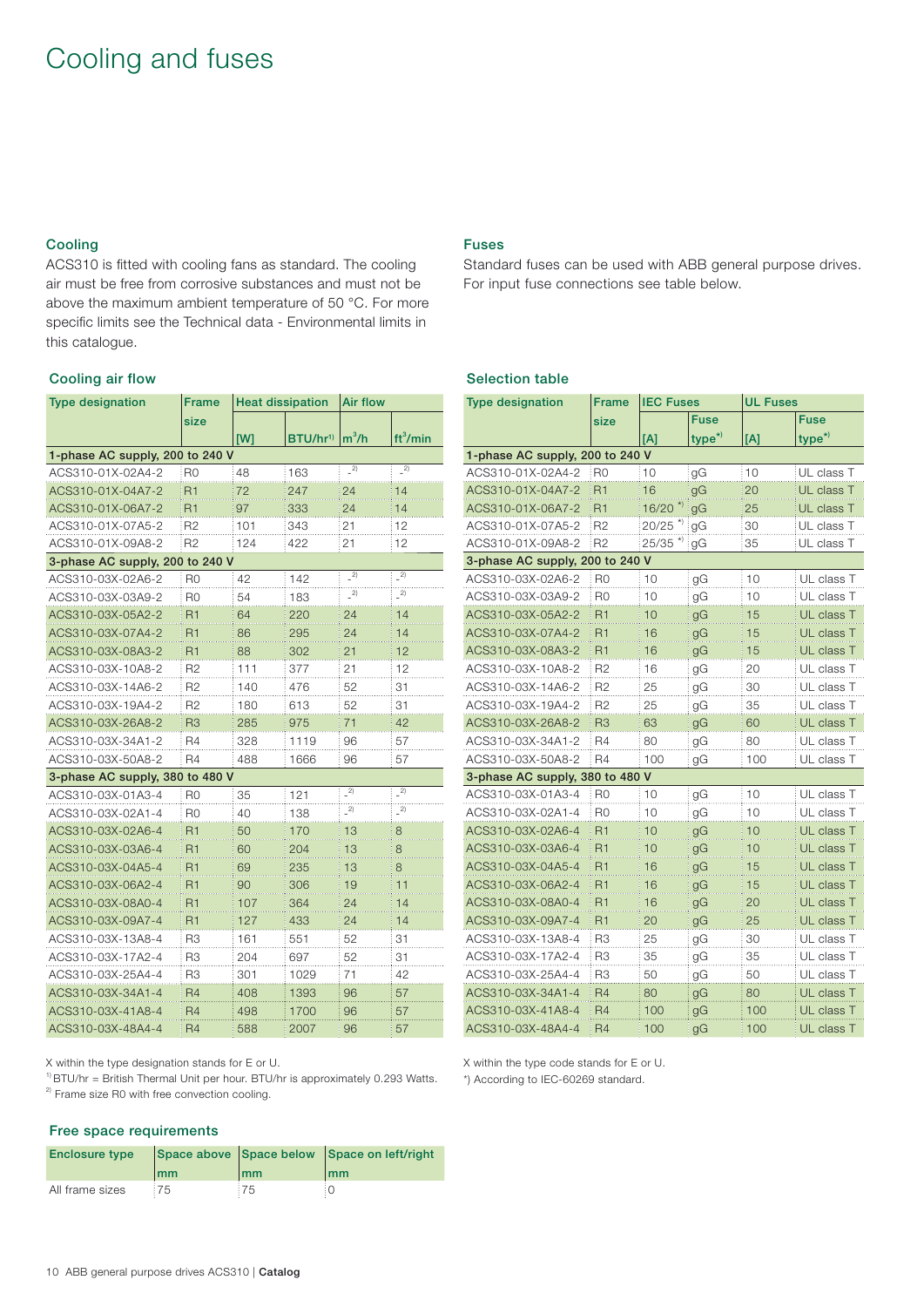## Control connections



### **Application macros**

Application macros are preprogrammed parameter sets. While starting up the drive, the user typically selects one of the macros that is best suited for the application. The diagram below gives an overview of ACS310 control connections and shows the default I/O connections for the ABB standard macro.

- − ABB standard macro
- − 3-wire macro
- − Alternative macro
- − Motor potentiometer
- − Hand/auto macro
- − PID control macro
- − PFC control macro
- − SPFC control macro

In addition to the standard macros the user can create three user macros. The user macro allows the user to save the parameter settings for later use.

The diagram below gives an overview of ACS310 control connections. Please refer to the ACS310 user's manual for more detailed information.



#### **Typical I/O connections**



#### **DI configuration NPN connected (sink)**



**DI configuration PNP connected (source) with external power supply**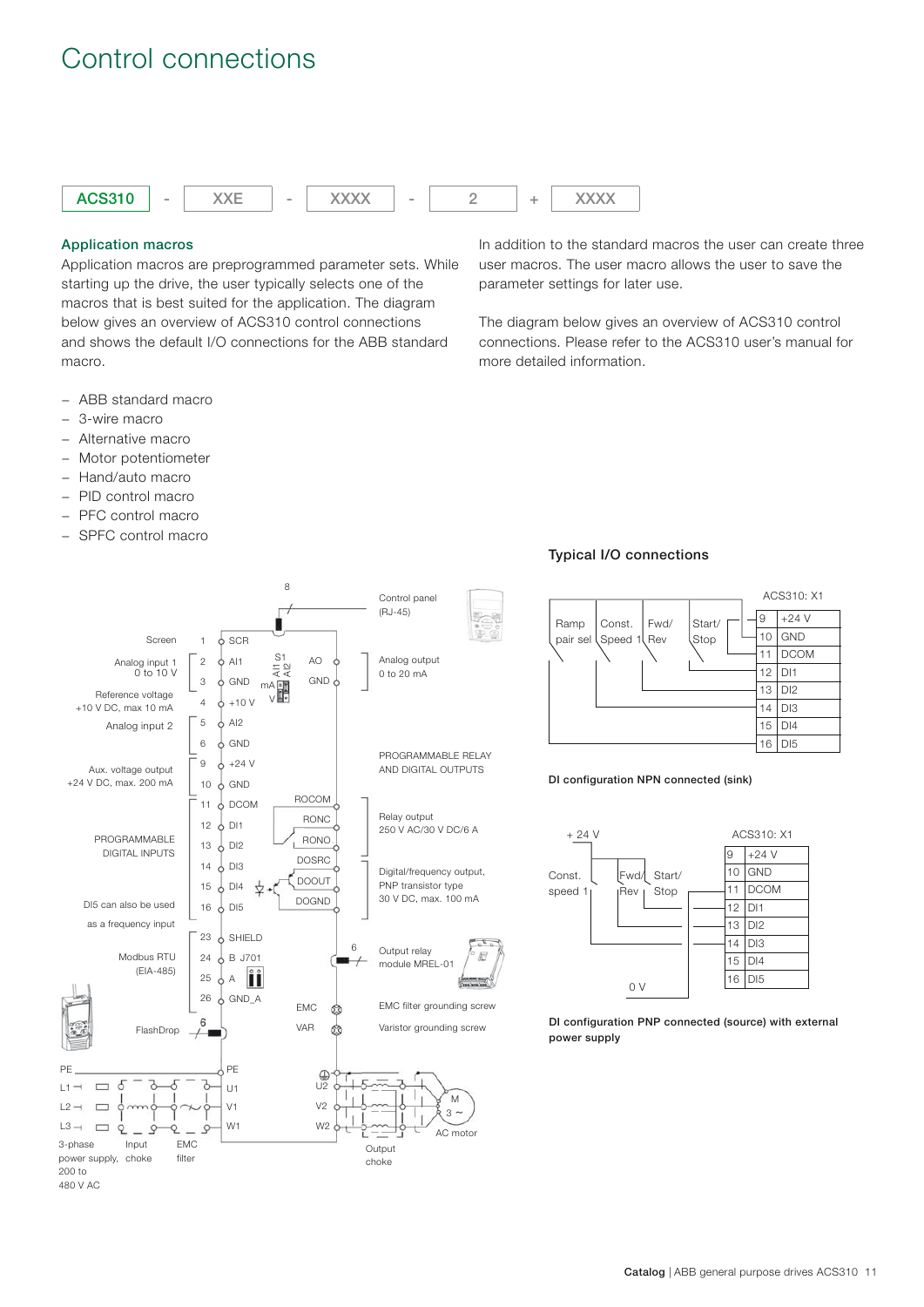## **Options**



## **How to select options**

The options shown in the table below are available within the ACS310 range. The control panels have an associated 4-figure option code, which is shown in the second column. It is this code that replaces XXXX in the type code above.

| <b>Options</b>           | <b>Ordering code</b> | <b>Description</b>                                       | <b>Model</b>      |
|--------------------------|----------------------|----------------------------------------------------------|-------------------|
| <b>Protection class</b>  |                      | NEMA 1/UL type 1 (R0, R1, R2)                            | MUL1-R1           |
|                          |                      | NEMA 1/UL type 1 (R3)                                    | MUL1-R3           |
|                          |                      | NEMA 1/UL type 1 (R4)                                    | MUL1-R4           |
| Control panel            | J400                 | Assistant control panel                                  | ACS-CP-A          |
|                          | J404                 | Basic control panel                                      | ACS-CP-C          |
| Panel mounting kit       |                      | Panel mounting kit                                       | ACS/H-CP-EXT      |
|                          |                      | Panel holder mounting kit                                | OPMP-01           |
| <b>Extension modules</b> | L511                 | Relay output extension module. Option includes three (3) | MREL-01           |
|                          |                      | additional relay outputs.                                |                   |
| Tools                    |                      | FlashDrop tool                                           | MFDT-01           |
|                          |                      | DriveWindow Light                                        | DriveWindow Light |
| <b>External options</b>  |                      | Input chokes                                             |                   |
|                          |                      | <b>EMC</b> filters                                       |                   |
|                          |                      | Output chokes                                            |                   |
| Remote monitoring        |                      | Ethernet adapter                                         | SREA-01           |

\*) Ordering with a separate MRP code number.

1) The ACS310 is compatible with ACS-CP-C basic control panel Rev M or later.

<sup>2)</sup> The ACS310 is compatible with ACS-CP-A assistant control panel Rev E or later. (New panel series manufactured since 2007 with serial number

XYYWWRXXXX, where year Y = 7 or greater and revision R = E, F, G, ...)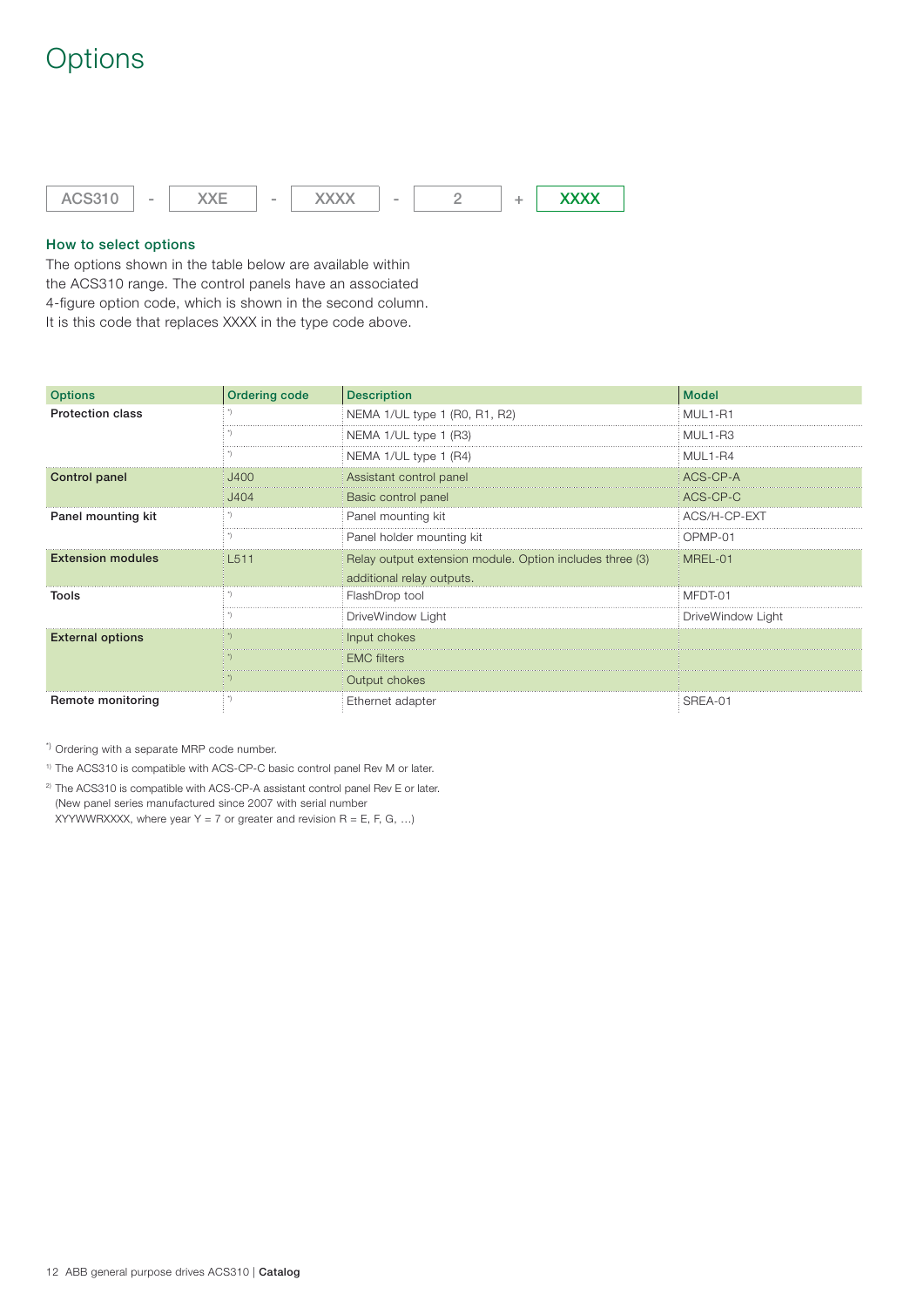## **Options** User interfaces



### **User interface**

### **Panel cover**

The purpose of the panel cover is to protect the drive's connection surfaces.The ACS310 drive is delivered with a panel cover as standard. In addition there are two alternative control panels available as options.

### **Basic control panel**

The basic control panel features a single line numeric display. The panel can be used to control the drive, set parameter values or copy them from one drive to another.

### **Assistant control panel**

The assistant control panel features a multilingual alphanumeric display for easy drive programming. The control panel has various assistants and an built-in help function to guide the user. It includes a real time clock, which can be used during fault logging and in controlling the drive, such as at start/stop. The control panel can be used for copying parameters for back up or for downloading to another drive. A large graphical display and soft keys make it extremely easy to navigate.

## **Panel mounting kits**

To attach the control panel to the outside of a larger enclosure, two panel mounting kits are available. A simple and costefficient installation is possible with the ACS/H-CP-EXT kit, while the OPMP-01 kit provides a more user-friendly solution, including a panel platform that enables the panel to be removed in the same way as a drive-mounted panel. The panel mounting kits include all hardware required, including 3 meters extension cables and installation instructions.

## **Protection and installation**

#### **NEMA 1 kit**

The NEMA 1 kit includes a connection box for finger protection, conduit tube installation, and a hood for protection against dirt and dust.

## **Terminal cover**

The terminal cover is for protection of the I/O connections.

#### **Clamping plates**

The clamping plates are used for protection against electrical disturbances. The clamping plates with the clamps are included in the drive package as standard.



**Panel cover (included as standard)**



**Panel holder mounting kit OPMP-01**



**NEMA 1 kit**



**Basic control panel**



**Assistant control panel**



**Terminal cover (included as standard)**



**Clamping plates (included as standard)**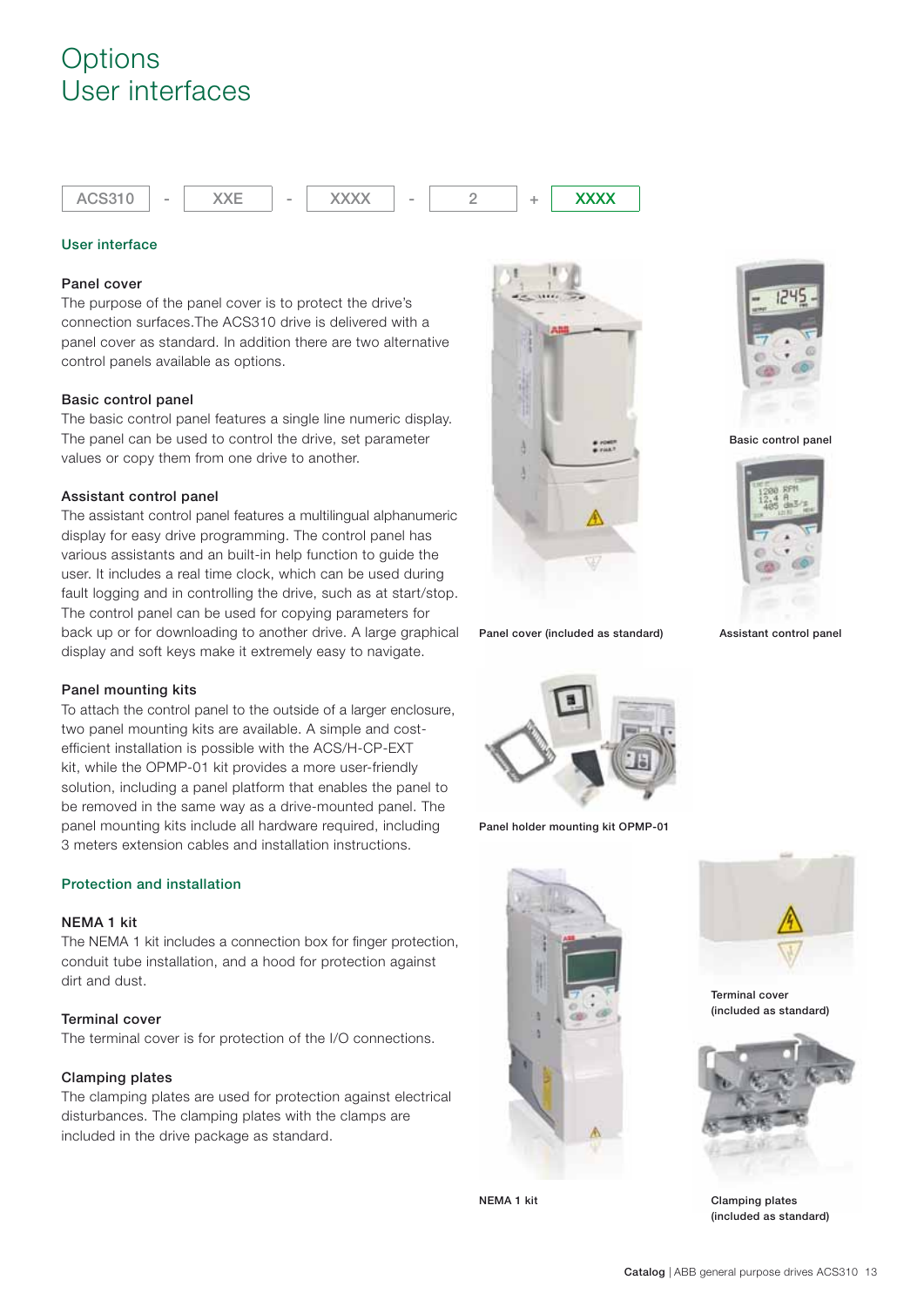## **Options** User interfaces



### **Serial communication**

The embedded Modbus EIA-485 fieldbus brings connectivity to major automation systems. A single twisted pair cable avoids large amounts of conventional cabling, thereby reducing costs and increasing system reliability.

### **Modbus TCP to Modbus RTU gateway**

Additionally SREA-01 Ethernet adapter offers Modbus TCP to Modbus RTU gateway functionality which enables Modbus TCP connectivity to ACS310. Please refer to SREA-01 user's guide for more detailed information.

## **Extension module**

## **MREL-01**

ACS310 has one relay output as standard. The optional MREL-01 module offers three additional relay outputs. The outputs can be configured for different functions by setting selected parameters.

### **SREA-01 Ethernet adapter**

SREA-01 Ethernet adapter with remote monitoring access can send process data, data logs and event messages independently, without a PLC or a dedicated on-site computer. It has an internal web server for configuration and drive access.

In remote locations without qualified service people on-site it is vital to be able to monitor the drive remotely. Monitoring and diagnostics routines can be easily implemented with ABB's remote monitoring tool. The remote monitoring tool enables connection of multiple drives to Ethernet, to collect operational data from the process and send the collected data to a central location for process monitoring and further analysis.

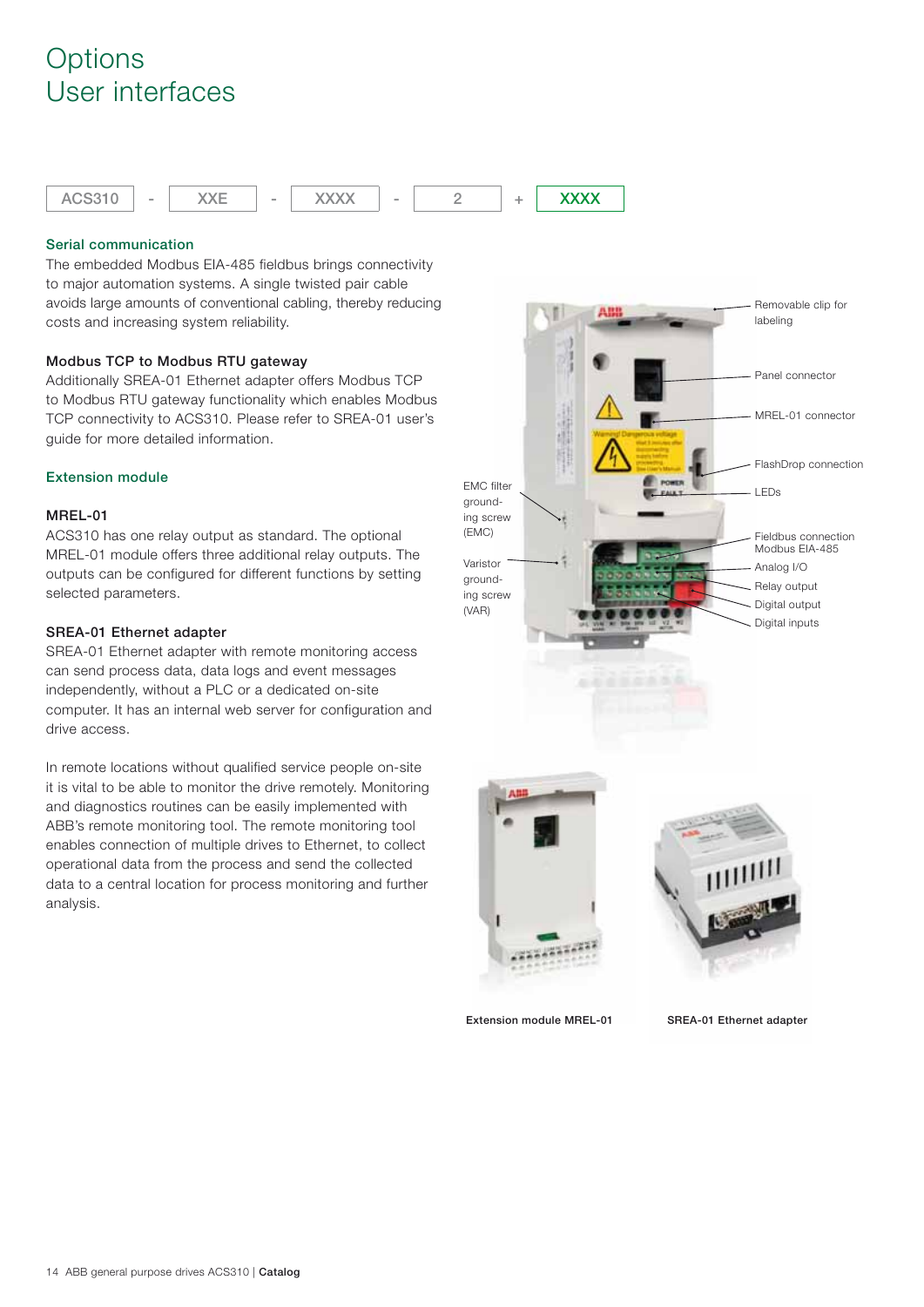## **Options** Software tools

**A separate order line and type designation is required for any of these software tool options.** 

### **DriveWindow Light**

DriveWindow Light is an easy-to-use startup and maintenance tool for ACS310 drives. It can be used in an offline mode, which enables parameter setting at the office even before going to the actual site. The parameter browser enables viewing, editing and saving of parameters. The parameter comparison feature makes it possible to compare parameter values between the drive and saved parameter files. With the parameter subset you can create your own parameter sets. Controlling the drive is one of the features in DriveWindow Light. With this software tool, you can monitor up to four signals simultaneously. This can be done in both graphical and numerical format. DriveWindow Light version 2.9 or later is compatible with ACS310 drives.

### **Startup wizards**

Startup wizards make the setting of parameters easy. Simply launch the wizard, select an appropriate assistant eg, for setting analog outputs, and all parameters related to this function are shown together with help pictures.

## **Highlights**

- − Editing, saving and downloading parameters
- − Graphical and numerical signal monitoring
- − Drive control
- − Startup wizards

## **DriveWindow Light requirements**

- − Windows NT/2000/XP/Vista/Windows 7
- − Serial port from a PC
- − Control panel connector

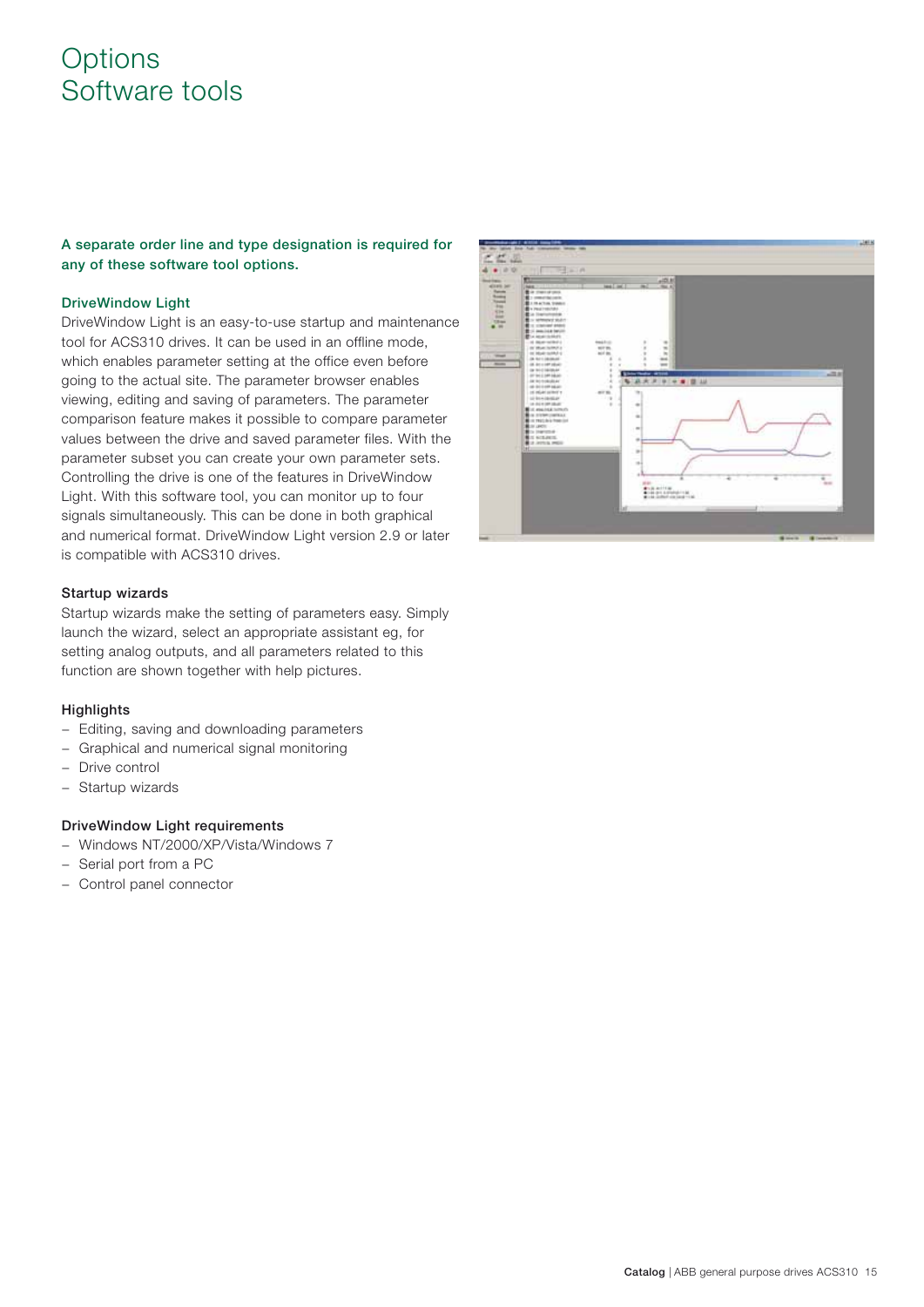## **Options** External

**A separate order line and type designation is required for any of these external options.** 

## **FlashDrop tool**

FlashDrop is a powerful palm sized tool for fast and easy parameter selecting and setting. It gives the possibility to hide selected parameters to protect the machine. Only the parameters needed in the application are shown. The tool can copy parameters between two drives or between a PC and a drive. All the above can be done without a power connection to the drive – in fact, it is not even necessary to unpack the drive.

### **DrivePM**

DrivePM (Drive parameter manager) is a tool to create, edit and copy parameter sets for FlashDrop. For each parameter/ group the user has a possibility to hide it, which means that the drive user does not see the parameter/group at all. DrivePM version 1.2 is compatible with ACS310 drives.

### **DrivePM requirements**

- − Windows 2000/XP/Vista/Windows 7
- − Serial port from a PC

## **FlashDrop package includes**

- − FlashDrop tool
- − DrivePM software on a CD-rom
- − User's manual in English and in pdf-format on the CD-rom
- − Cable OPCA-02 for connection between the PC and FlashDrop tool
- − Battery charger



 **FlashDrop tool**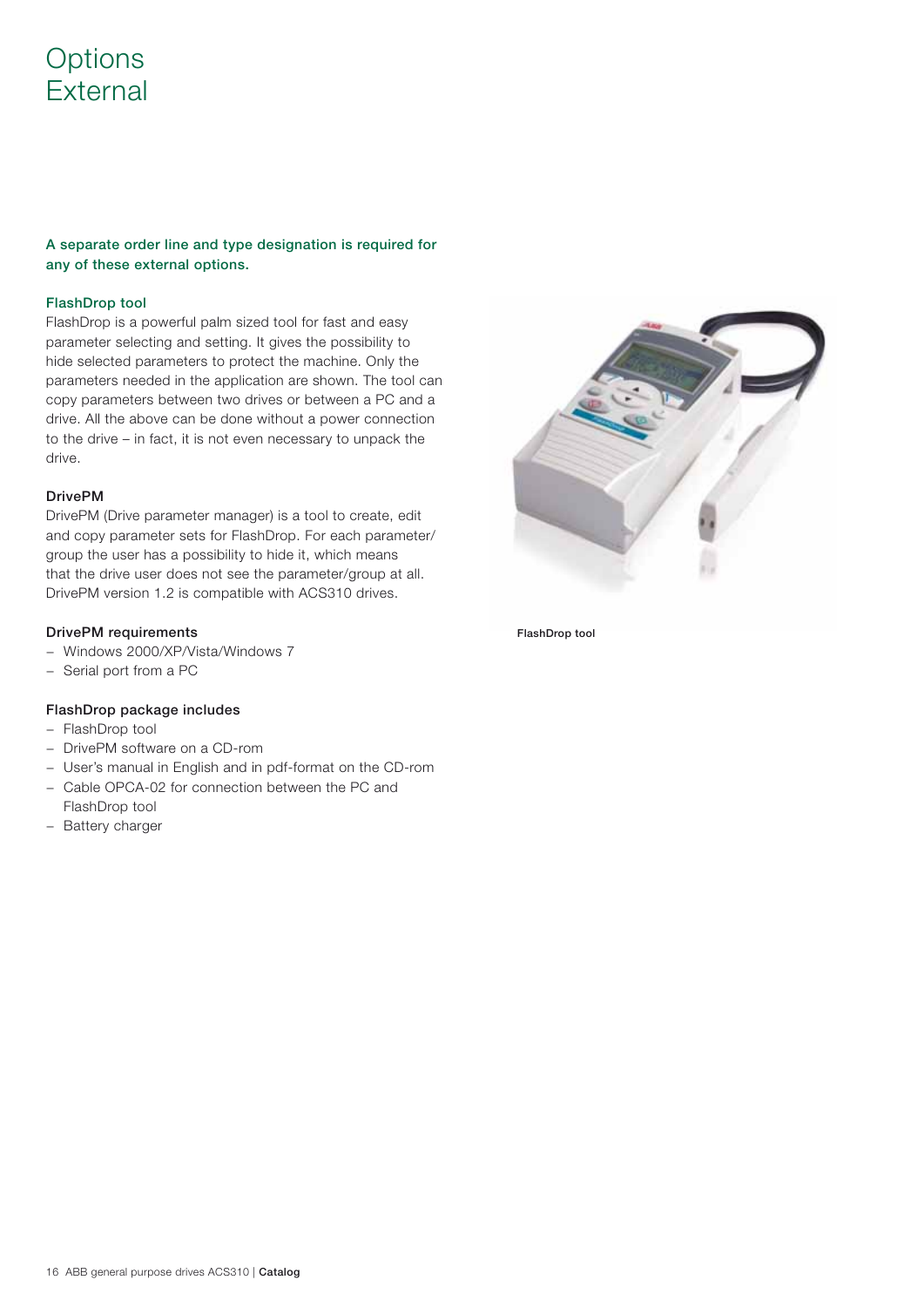## **Options** External

## **A separate order line and type designation is required for any of these external options.**

### **Input chokes**

An input choke smoothens the wave shape of mains current and reduces total harmonic distortion (THD). Together with the input choke, the ACS310 is designed to fulfill the requirements of the harmonics standard EN/IEC 61000-3-12. In addition, the input choke provides improved protection against mains voltage transients.

| <b>Type</b>                     | <b>Frame</b>   | Input         | $I_{1N}$ | $I_{\rm 1N}$   | $I_{\rm{th}}$ | L    |  |  |
|---------------------------------|----------------|---------------|----------|----------------|---------------|------|--|--|
| designation                     | size           | choke         | without  | with           |               |      |  |  |
| ACS310-                         |                |               | choke    | choke $1$      |               |      |  |  |
|                                 |                |               | [A]      | [A]            | [A]           | [MH] |  |  |
| 1-phase AC supply, 200 to 240 V |                |               |          |                |               |      |  |  |
| 01X-02A4-2                      | R0             | CHK-A1        | 6.1      | 4.5            | 5             | 8.0  |  |  |
| 01X-04A7-2                      | R <sub>1</sub> | CHK-B1        | 11.4     | 8.1            | 10            | 2.8  |  |  |
| 01X-06A7-2                      | R1             | CHK-C1        | 16.1     | 11             | 16            | 1.2  |  |  |
| 01X-07A5-2                      | R2             | CHK-C1        | 16.8     | 12             | 16            | 1.2  |  |  |
| 01X-09A8-2                      | R2             | CHK-D1        | 21       | 15             | 25            | 1.0  |  |  |
| 3-phase AC supply, 200 to 240 V |                |               |          |                |               |      |  |  |
| 03X-02A6-2                      | R <sub>0</sub> | <b>CHK-01</b> | 4.7      | 2.6            | 4.2           | 6.4  |  |  |
| 03X-03A9-2                      | R0             | <b>CHK-02</b> | 6.7      | 3.5            | 7.6           | 4.6  |  |  |
| 03X-05A2-2                      | R1             | <b>CHK-03</b> | 8.4      | 4.2            | 13            | 2.7  |  |  |
| 03X-07A4-2                      | R1             | CHK-03        | 13       | 6.1            | 13            | 2.7  |  |  |
| 03X-08A3-2                      | R <sub>1</sub> | CHK-04        | 13.2     | 6.9            | 22            | 1.5  |  |  |
| 03X-10A8-2                      | R2             | CHK-04        | 15.7     | 9.2            | 22            | 1.5  |  |  |
| 03X-14A6-2                      | R <sub>2</sub> | CHK-04        | 23.9     | 13             | 22            | 1.5  |  |  |
| 03X-19A4-2                      | R2             | CHK-04        | 27.3     | 13.3           | 22            | 1.5  |  |  |
| 03X-26A8-2                      | R <sub>3</sub> | CHK-06        | 45       | 20.9           | 47            | 0.7  |  |  |
| 03X-34A1-2                      | R4             | CHK-06        | 55       | 26.2           | 47            | 0.7  |  |  |
| 03X-50A8-2                      | R4             | <b>CHK-06</b> | 76       | 41             | 47            | 0.7  |  |  |
| 3-phase AC supply, 380 to 480 V |                |               |          |                |               |      |  |  |
| 03X-01A3-4                      | R <sub>0</sub> | <b>CHK-01</b> | 2.4      | 1.3            | 4.2           | 6.4  |  |  |
| 03X-02A1-4                      | R <sub>0</sub> | <b>CHK-01</b> | 4.9      | $\overline{2}$ | 4.2           | 6.4  |  |  |
| 03X-02A6-4                      | R1             | <b>CHK-01</b> | 4.5      | 2.5            | 4.2           | 6.4  |  |  |
| 03X-03A6-4                      | R1             | <b>CHK-01</b> | 6.6      | 3.5            | 4.2           | 6.4  |  |  |
| 03X-04A5-4                      | R1             | <b>CHK-02</b> | 7.6      | 3.8            | 7.6           | 4.6  |  |  |
| 03X-06A2-4                      | R1             | <b>CHK-02</b> | 10.6     | 5.3            | 7.6           | 4.6  |  |  |
| 03X-08A0-4                      | R1             | CHK-02        | 12.8     | 6.8            | 7.6           | 4.6  |  |  |
| 03X-09A7-4                      | R1             | <b>CHK-03</b> | 15       | 8.6            | 13            | 2.7  |  |  |
| 03X-13A8-4                      | R3             | CHK-03        | 20.7     | 12.3           | 13            | 2.7  |  |  |
| 03X-17A2-4                      | R3             | CHK-04        | 24.3     | 12.6           | 22            | 1.5  |  |  |
| 03X-25A4-4                      | R3             | <b>CHK-04</b> | 34       | 19.5           | 22            | 1.5  |  |  |
| 03X-34A1-4                      | R4             | <b>CHK-05</b> | 57       | 27.2           | 33            | 1.1  |  |  |
| 03X-41A8-4                      | R4             | CHK-06        | 67       | 35.2           | 47            | 0.7  |  |  |
| 03X-48A4-4                      | R4             | <b>CHK-06</b> | 74       | 42             | 47            | 0.7  |  |  |

#### **Output chokes**

An output choke decreases du/dt on the output and filters current spikes caused by voltage spikes. With an output choke it is possible to increase the motor cable length which could be otherwise limited due to a temperature increase resulting from current spikes and electromagnetic performance.

| <b>Type</b>                     | <b>Frame</b>   | <b>Output choke</b> | <b>Cable length</b> |  |  |  |
|---------------------------------|----------------|---------------------|---------------------|--|--|--|
| designation                     | size           |                     |                     |  |  |  |
| ACS310-                         |                |                     |                     |  |  |  |
|                                 |                |                     | [ml]                |  |  |  |
| 1-phase AC supply, 200 to 240 V |                |                     |                     |  |  |  |
| 01X-02A4-2                      | R <sub>0</sub> | ACS-CHK-B3          | 60                  |  |  |  |
| 01X-04A7-2                      | R1             | ACS-CHK-B3          | 100                 |  |  |  |
| 01X-06A7-2                      | R <sub>1</sub> | ACS-CHK-C3          | 100                 |  |  |  |
| 01X-07A5-2                      | R <sub>2</sub> | ACS-CHK-C3          | 100                 |  |  |  |
| 01X-09A8-2                      | R <sub>2</sub> | ACS-CHK-C3          | 100                 |  |  |  |
| 3-phase AC supply, 200 to 240 V |                |                     |                     |  |  |  |
| 03X-02A6-2                      | R <sub>0</sub> | ACS-CHK-B3          | 60                  |  |  |  |
| 03X-03A9-2                      | R <sub>0</sub> | ACS-CHK-B3          | 60                  |  |  |  |
| 03X-05A2-2                      | R1             | ACS-CHK-B3          | 100                 |  |  |  |
| 03X-07A4-2                      | R1             | ACS-CHK-C3          | 100                 |  |  |  |
| 03X-08A3-2                      | R <sub>1</sub> | ACS-CHK-C3          | 100                 |  |  |  |
| 03X-10A8-2                      | R <sub>2</sub> | ACS-CHK-C3          | 100                 |  |  |  |
| 03X-14A6-2                      | R <sub>2</sub> | NOCH-0016-6x        | 100                 |  |  |  |
| 03X-19A4-2                      | R2             | NOCH-0016-6x        | 100                 |  |  |  |
| 03X-26A8-2                      | R <sub>3</sub> | NOCH-0030-6x        | 100                 |  |  |  |
| 03X-34A1-2                      | R4             | NOCH-0030-6x        | 100                 |  |  |  |
| 03X-50A8-2                      | R4             | NOCH-0070-6x        | 100                 |  |  |  |
| 3-phase AC supply, 380 to 480 V |                |                     |                     |  |  |  |
| 03X-01A3-4                      | R <sub>0</sub> | ACS-CHK-B3          | 60                  |  |  |  |
| 03X-02A1-4                      | R <sub>0</sub> | ACS-CHK-B3          | 60                  |  |  |  |
| 03X-02A6-4                      | R1             | ACS-CHK-B3          | 100                 |  |  |  |
| 03X-03A6-4                      | R1             | ACS-CHK-B3          | 100                 |  |  |  |
| 03X-04A5-4                      | R1             | ACS-CHK-C3          | 100                 |  |  |  |
| 03X-06A2-4                      | R1             | ACS-CHK-C3          | 100                 |  |  |  |
| 03X-08A0-4                      | R1             | NOCH-0016-6x        | 100                 |  |  |  |
| 03X-09A7-4                      | R <sub>1</sub> | NOCH-0016-6x        | 100                 |  |  |  |
| 03X-13A8-4                      | R3             | NOCH-0016-6x        | 100                 |  |  |  |
| 03X-17A2-4                      | R3             | NOCH-0016-6x        | 100                 |  |  |  |
| 03X-25A4-4                      | R3             | NOCH-0030-6x        | 100                 |  |  |  |
| 03X-34A1-4                      | R <sub>4</sub> | NOCH-0030-6x        | 100                 |  |  |  |
| 03X-41A8-4                      | R <sub>4</sub> | NOCH-0030-6x        | 100                 |  |  |  |
| 03X-48A4-4                      | R4             | NOCH-0070-6x        | 100                 |  |  |  |

1) Values at 50 Hz/230 V and at 50 Hz/400 V power supplies

 $I_{1N}$  = Nominal input current

 $I_{\text{TH}}$  = Nominal choke thermal current

 $L =$ Choke inductance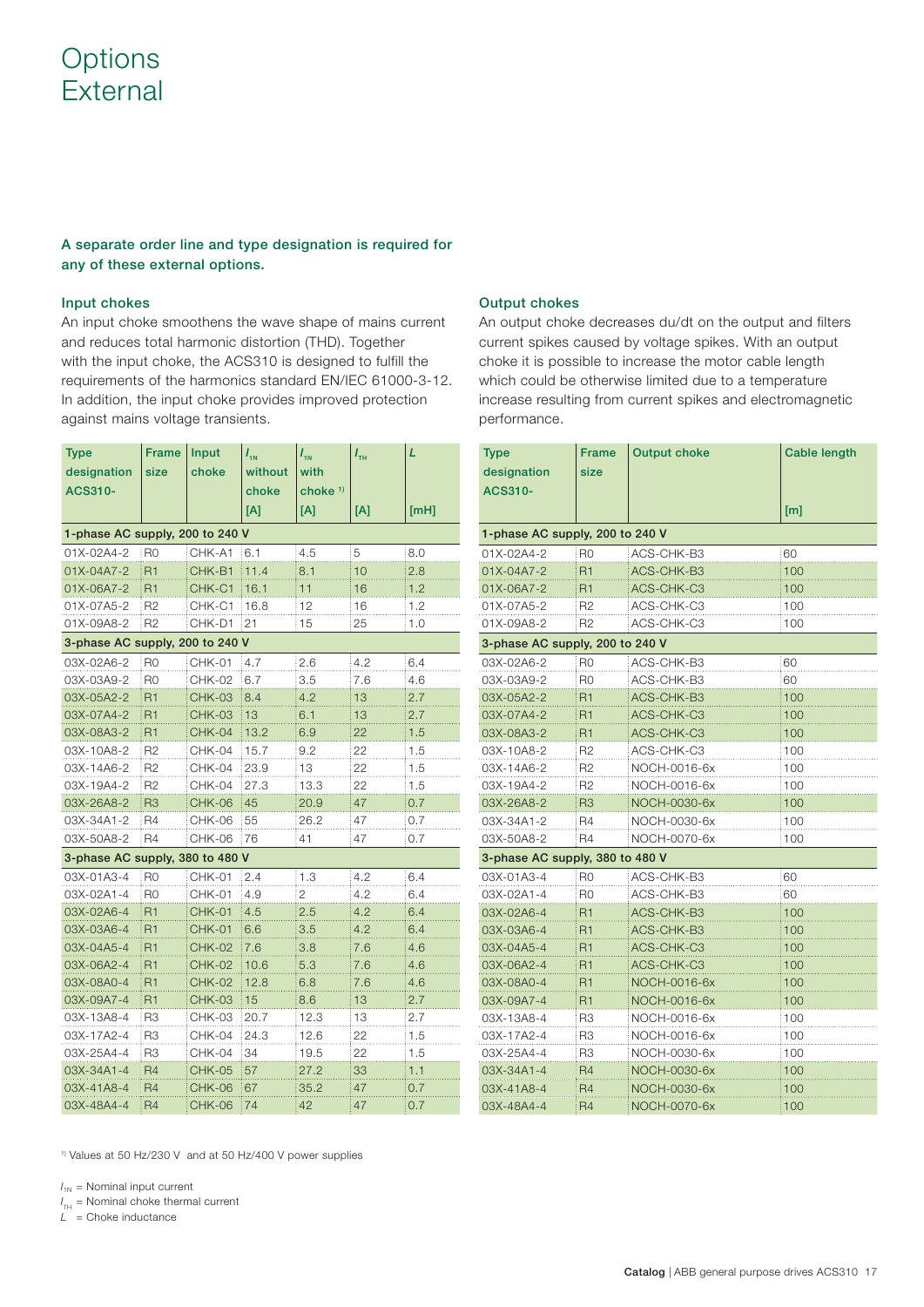## **Options** External

## **A separate order line and type designation is required for any of these external options.**

## **EMC filters**

The ACS310's internal EMC filter is designed to meet category C3 requirements of EN/IEC 61800-3 standard. External EMC filters are used to enhance the drives electromagnetic performance in conjunction with its internal filtering. Maximum motor cable length depends on required electromagnetic performance, according to the table below.

| <b>Type</b>                     | <b>Frame</b>   | <b>Filter</b> | Cable length <sup>1)</sup> |                | Cable length <sup>1)</sup> |                   |                |
|---------------------------------|----------------|---------------|----------------------------|----------------|----------------------------|-------------------|----------------|
| designation                     | size           | type          | with external EMC          |                | without external           |                   |                |
| ACS310-                         |                |               | filter                     |                |                            | <b>EMC filter</b> |                |
|                                 |                |               | C <sub>1</sub>             | C <sub>2</sub> | C <sub>3</sub>             | C <sub>3</sub>    | C <sub>4</sub> |
|                                 |                |               | [m]                        | [ml]           | [m]                        | [m]               | [ml]           |
| 1-phase AC supply, 200 to 240 V |                |               |                            |                |                            |                   |                |
| 01X-02A4-2                      | R <sub>0</sub> | <b>RFI-11</b> | 10                         | 30             | $\overline{a}$             | 30                | 30             |
| 01X-04A7-2                      | <b>R1</b>      | <b>RFI-12</b> | 10                         | 30             | 50                         | 30                | 50             |
| 01X-06A7-2                      | R <sub>1</sub> | <b>RFI-12</b> | 10                         | 30             | 50                         | 30                | 50             |
| 01X-07A5-2                      | R <sub>2</sub> | <b>RFI-13</b> | 10                         | 30             | 50                         | 30                | 50             |
| 01X-09A8-2                      | R <sub>2</sub> | <b>RFI-13</b> | 10                         | 30             | 50                         | 30                | 50             |
| 3-phase AC supply, 200 to 240 V |                |               |                            |                |                            |                   |                |
| 03X-02A6-2                      | : RO           | <b>RFI-32</b> | 10                         | 30             |                            | 30                | 30             |
| 03X-03A9-2                      | R0             | <b>RFI-32</b> | 10                         | 30             |                            | 30                | 30             |
| 03X-05A2-2                      | R <sub>1</sub> | <b>RFI-32</b> | 10                         | 30             | 50                         | 30                | 50             |
| 03X-07A4-2                      | R1             | <b>RFI-32</b> | 10                         | 30             | 50                         | 30                | 50             |
| 03X-08A3-2                      | R <sub>1</sub> | <b>RFI-32</b> | 10                         | 30             | 50                         | 30                | 50             |
| 03X-10A8-2                      | R <sub>2</sub> | <b>RFI-32</b> | 10                         | 30             | 50                         | 30                | 50             |
| 03X-14A6-2                      | R <sub>2</sub> | <b>RFI-33</b> | 10                         | 30             | 50                         | 30                | 50             |
| 03X-19A4-2                      | R <sub>2</sub> | <b>RFI-33</b> | 10                         | 30             | 50                         | 30                | 50             |
| 03X-26A8-2                      | R <sub>3</sub> | <b>RFI-34</b> | 10                         | 30             | 50                         | 30                | 50             |
| 03X-34A1-2                      | R4             | <b>RFI-34</b> | 10                         | 30             | 50                         | 30                | 50             |
| 03X-50A8-2                      | R4             | <b>RFI-34</b> | 10                         | 30             | 50                         | 30                | 50             |
| 3-phase AC supply, 380 to 480 V |                |               |                            |                |                            |                   |                |
| 03X-01A3-4                      | R <sub>0</sub> | <b>RFI-32</b> | 30                         | 30             | $\overline{\phantom{0}}$   | 30                | 30             |
| 03X-02A1-4                      | R0             | <b>RFI-32</b> | 30                         | 30             |                            | 30                | 30             |
| 03X-02A6-4                      | R <sub>1</sub> | RFI-32        | 50                         | 50             | 50                         | 30                | 50             |
| 03X-03A6-4                      | R <sub>1</sub> | <b>RFI-32</b> | 50                         | 50             | 50                         | 30                | 50             |
| 03X-04A5-4                      | R <sub>1</sub> | <b>RFI-32</b> | 50                         | 50             | 50                         | 30                | 50             |
| 03X-06A2-4                      | R <sub>1</sub> | RFI-32        | 50                         | 50             | 50                         | 30                | 50             |
| 03X-08A0-4                      | R <sub>1</sub> | <b>RFI-32</b> | 50                         | 50             | 50                         | 30                | 50             |
| 03X-09A7-4                      | R <sub>1</sub> | <b>RFI-32</b> | 50                         | 50             | 50                         | 30                | 50             |
| 03X-13A8-4                      | R <sub>3</sub> | <b>RFI-33</b> | 40                         | 40             | 40                         | 30                | 50             |
| 03X-17A2-4                      | R <sub>3</sub> | <b>RFI-33</b> | 40                         | 40             | 40                         | 30                | 50             |
| 03X-25A4-4                      | R3             | <b>RFI-33</b> | 40                         | 40             | 40                         | 30                | 50             |
| 03X-34A1-4                      | R <sub>4</sub> | <b>RFI-34</b> |                            | 30             |                            | 30                | 50             |
| 03X-41A8-4                      | R <sub>4</sub> | <b>RFI-34</b> |                            | 30             |                            | 30                | 50             |
| 03X-48A4-4                      | R4             | RFI-34        |                            | 30             |                            | 30                | 50             |

## **Low leakage current filters**

Low leakage current filters are ideal for installations where residual current devices (RCD) are required and leakage current needs to be below 30 mA.

| <b>Type</b>                                           | <b>Frame</b> | <b>Filter type</b> | Cable length <sup><math>1</math>)</sup> |  |  |
|-------------------------------------------------------|--------------|--------------------|-----------------------------------------|--|--|
| designation                                           | size         |                    | with LRFI filter                        |  |  |
| ACS310-                                               |              |                    | C <sub>2</sub>                          |  |  |
|                                                       |              |                    | [m]                                     |  |  |
| Low leakage current filters, 3-phase AC supply, 400 V |              |                    |                                         |  |  |
| 03X-01A3-4                                            | R0           | LRFI-31            | 10                                      |  |  |
| 03X-02A1-4                                            | R0           | ∶LRFI-31           | 10                                      |  |  |
| $03X - 02A6 - 4$                                      | : R1         | LRFI-31            | 10                                      |  |  |
| 03X-03A6-4                                            | i R1         | LRFI-31            | 10                                      |  |  |
| $03X - 04A5 - 4$                                      | <b>R1</b>    | LRFI-31            | 10                                      |  |  |
| 03X-06A2-4                                            | i R1         | LRFI-31            | 10                                      |  |  |
| 03X-08A0-4                                            | : R1         | LRFI-32            | 10                                      |  |  |
| 03X-09A7-4                                            | : R1         | LRFI-32            | 10                                      |  |  |

<sup>1)</sup> Internal EMC filter must be disconnected by removing the EMC screw from the drive.

### **EMC standards in general**

| EN 61800-3<br>$(2004)$ ,<br>product<br>standard | EN 55011, product<br>family standard for<br>industrial, scientific<br>and medical (ISM)<br>equipment | EN 61800-3/A11 (2000),<br>product standard              |
|-------------------------------------------------|------------------------------------------------------------------------------------------------------|---------------------------------------------------------|
| Category C1                                     | Group 1                                                                                              | 1 <sup>st</sup> environment.                            |
|                                                 | Class B                                                                                              | unrestricted distribution                               |
| Category C <sub>2</sub>                         | Group 1                                                                                              | 1 <sup>st</sup> environment, restricted                 |
|                                                 | Class A                                                                                              | distribution                                            |
| Category C <sub>3</sub>                         | Group 2                                                                                              | 2 <sup>nd</sup> environment,                            |
|                                                 | Class A                                                                                              | unrestricted distribution                               |
| Category C4                                     | Not applicable                                                                                       | 2 <sup>nd</sup> environment, restricted<br>distribution |

<sup>1)</sup> Internal EMC filter must be connected with the EMC screw in the drive. When the filter is not connected the C4 maximum cable lengths are allowed to be used.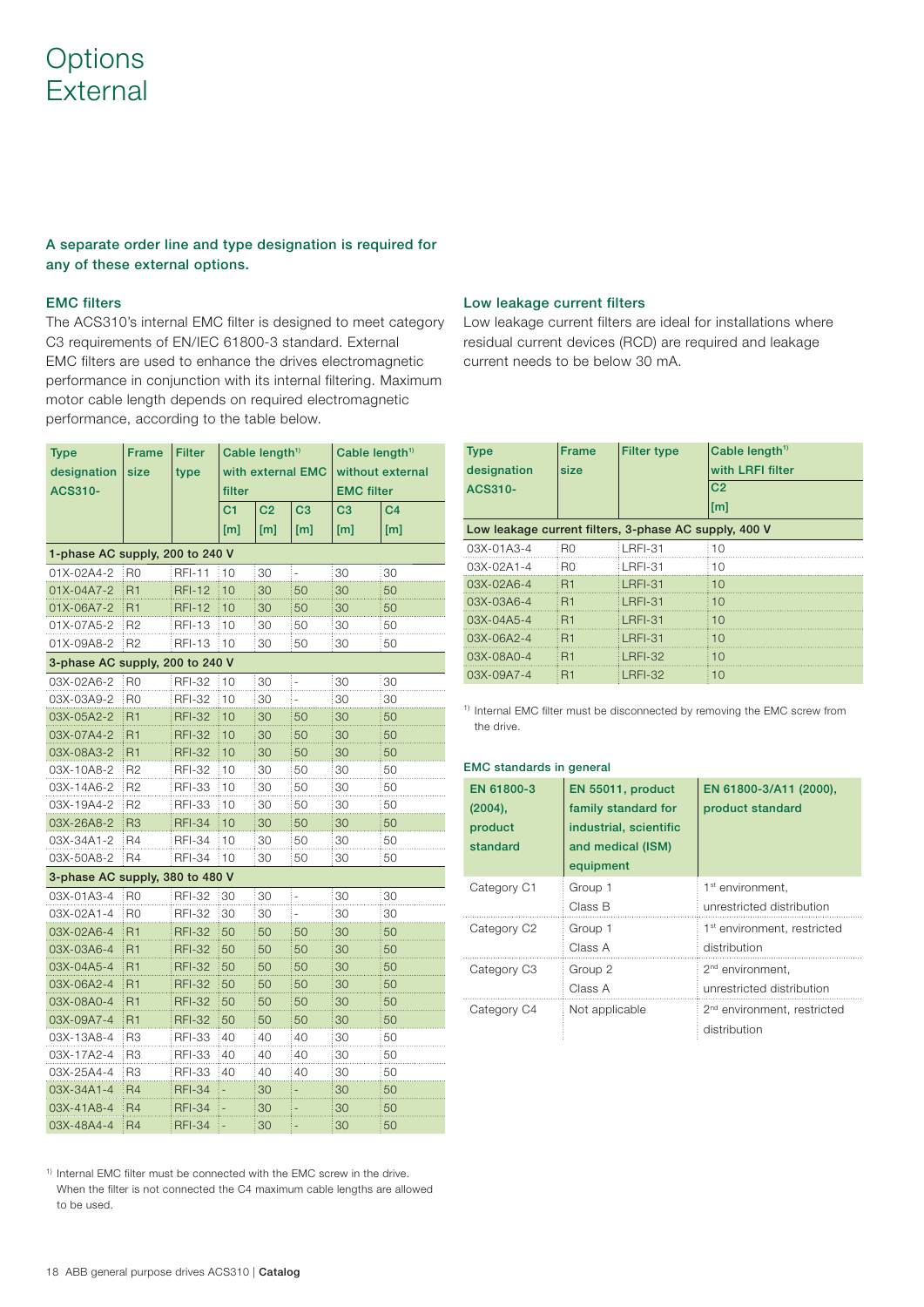## Expertise at every stage of the value chain



Whether you operate in industry, commerce or a utility your aims remain the same: to keep your motor-driven applications running consistently and efficiently. The life cycle services for ABB drives can help you achieve these aims by maximizing the uptime of your process while ensuring the optimum lifetime of ABB drives in a predictable, safe and low-cost manner.

The life cycle services for ABB drives span the entire value chain, from the moment you make the first enquiry about a drive through to its disposal and recycling. Throughout the value chain, ABB provides training and learning, technical support and contracts. All of this is supported by one of the most extensive global drive sales and service networks.

## Secure uptime throughout the drive life cycle

ABB follows a four-phase model for the life cycle management of its drives. The life cycle phases are active, classic, limited and obsolete. Within each phase, every drive series has a defined set of services.

The four-phase drive life cycle management model provides you with a transparent method for managing your investment in drives. In each phase, you clearly see what life cycle services are available, and more importantly, what services are not available. Decisions on upgrading, retrofitting or replacing drives can be made with confidence.



## **ABB drive life cycle management model**